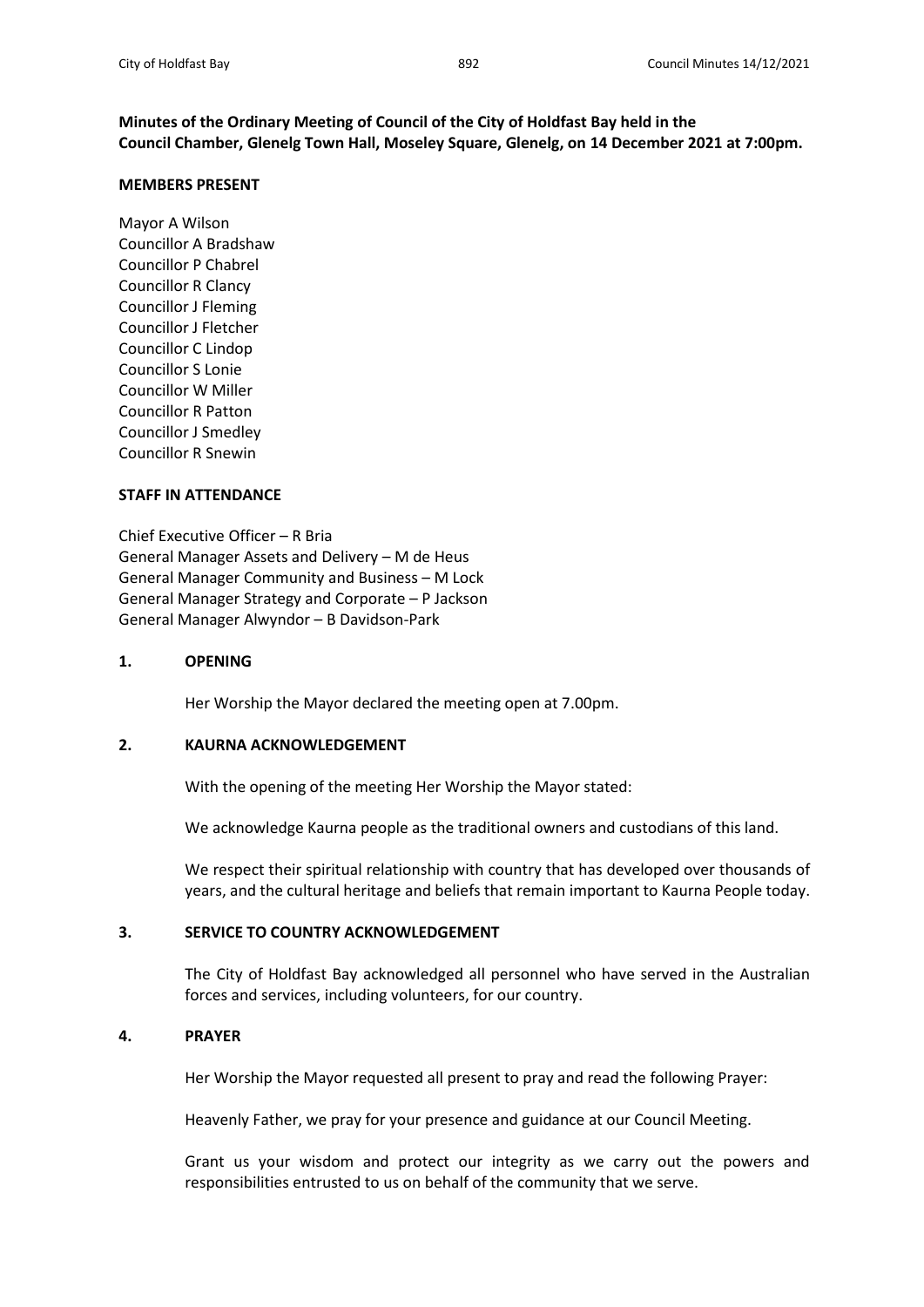### **5. APOLOGIES**

- 5.1 Apologies Received Councillor R Abley
- 5.2 Absent Nil

# **6. ITEMS PRESENTED TO COUNCIL -** Nil

# **7. DECLARATION OF INTEREST**

Members were reminded to declare their interest before each item.

## **8. CONFIRMATION OF MINUTES**

**Motion C141221/2494**

**That the minutes of the Ordinary Meeting of Council held on 23 November 2021 be taken as read and confirmed.**

Moved Councillor Clancy, Seconded Councillor Patton **Carried**

# **9. PUBLIC PRESENTATIONS**

- 9.1 **Petitions** Nil
- 9.2 **Presentations** Nil

# **Conflict of Interest**

Councillors Fleming and Miller declared an actual conflict of interest for Item 9.3 Deputations regarding the request to remove a significant tree in front of 10A Augusta Street, Glenelg. The nature of the actual conflict of interest (pursuant to Section 75 and 75A of the of the *Local Government Act 1999*) is that Councillors Fleming and Miller are on the Council Assessment Panel.

Councillors Fleming and Miller dealt with the conflict of interest by leaving the meeting at 7.04pm.

Councillor Lonie joined the meeting at 7.08pm.

# 9.3 **Deputations**

### 9.3.1 **Mr Bob Fisk and Ms Christine Grant**

*Mayor Wilson approved a deputation request from Mr Bob Fisk on behalf of Ms Christine Grant to attend regarding the request to remove a significant tree in front on 10A Augusta Street, Glenelg.*

Councillors Fleming and Miller re-joined the meeting at 7.14pm.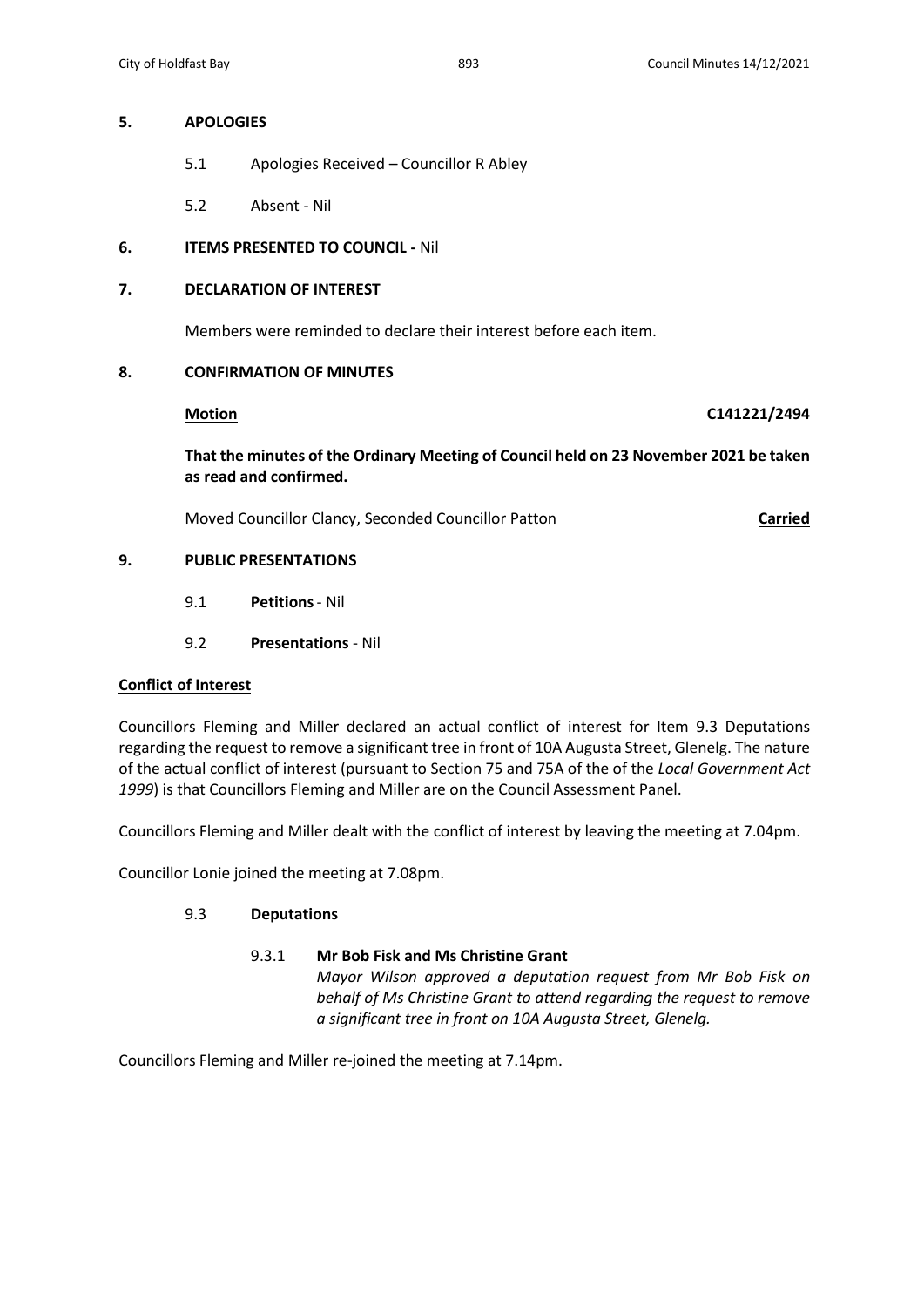#### **10. QUESTIONS BY MEMBERS**

#### 10.1 **Without Notice**

#### 10.1.1 **Ferry Services to Kangaroo Island from Glenelg**

Councillor Patton asked a question in relation to whether Sealink has contacted Council about providing services from Glenelg.

Chief Executive Officer provided a response.

#### 10.1.2 **Parking Restrictions around Broadway**

Councillor Miller asked a question in relation to parking restrictions around Broadway.

General Manager Assets and Delivery provided a response.

#### 10.1.3 **Summer Solstice for 2022**

Councillor Fleming asked a number of questions in relation to the Summer Solstice for 2022.

General Manager Business and Community provided a response.

#### 10.1.4 **Art Deco Heritage Review**

Councillor Miller asked for an update on the Art Deco Heritage Review.

General Manager Strategy and Corporate took the question on notice.

# 10.1.5 **Summertown Studios**

Councillor Lindop asked a question in relation to street lighting around Summertime Studios.

General Manager Assets and Delivery provided a response.

#### 10.1.6 **Mawson Oval**

Councillor Snewin asked a question in relation to the use of the Mawson Oval by Sturt Thunder Soccer Club.

General Manager Business and Community took the question on notice.

# 10.2 **On Notice**

# 10.2.1 **Management of Feral Pigeons – Councillor Smedley** (Report No: 419/21)

Councillor Smedley asked the following question: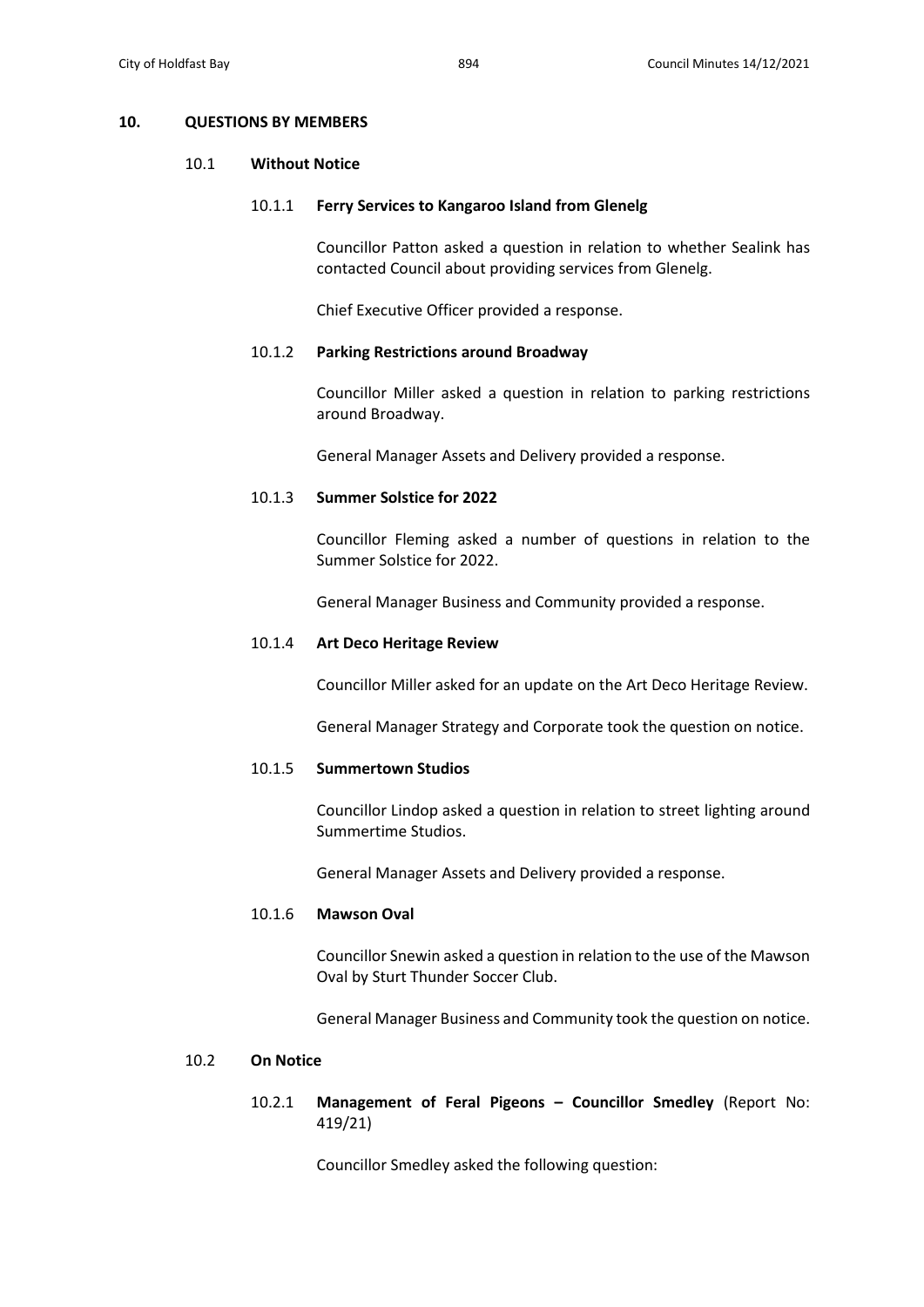"What is Holdfast Bay's current policy for the management of feral pigeons, and what other steps can be taken/recommended to effectively reduce and manage their prevalence city wide?"

#### **Answer – General Manager, Community & Business**

Council manage pigeons on Council buildings as part of the maintenance program. Methods include trapping and introducing deterrents to reduce roosting locations. Furthermore, food business are required to clear their tables regularly and Moseley Square has a number of signs prohibiting bird feeding. Enforcement action is taken when excessive, repeated feeding occurs.

Feral pigeons will generally breed in line with available food, water and safe nesting locations and with limited natural predators, this problem needs to be managed.

Administration have received feedback from pest control companies that not all property owners or landlords are actively controlling pigeons on their properties.

City of Holdfast Bay undertakes preventative measures which include regular cleaning within Moseley Square and the broader precinct and trimming date palms – a common roosting location.

# 10.2.2 **Boundary Realignment, Glengowrie – Councillor Abley** (Report No: 421/21)

Councillor Abley asked the following question:

"Could administration please inform if /when a community meeting will occur to seek interest in Glengowrie residents making an application for a boundary realignment.

If there is no meeting scheduled, can administration please advise reason why."

#### **Answer – Manager, Strategy and Governance**

Administration have been in contact with the Commission several times regarding the submission process.

Most recently, Administration have been advised that if a proposal is to be community-led, relevant community leaders should get in touch with the Boundaries Reform Commission to directly request a briefing regarding the process. Council can provide some support to the community during the process but must not in effect be leading it.

Administration has responded to the community members who have enquired about a boundary proposal, advising that a community-led proposal requires a direct approach to the Commission, not via Council. Administration has, however, offered logistical support by offering to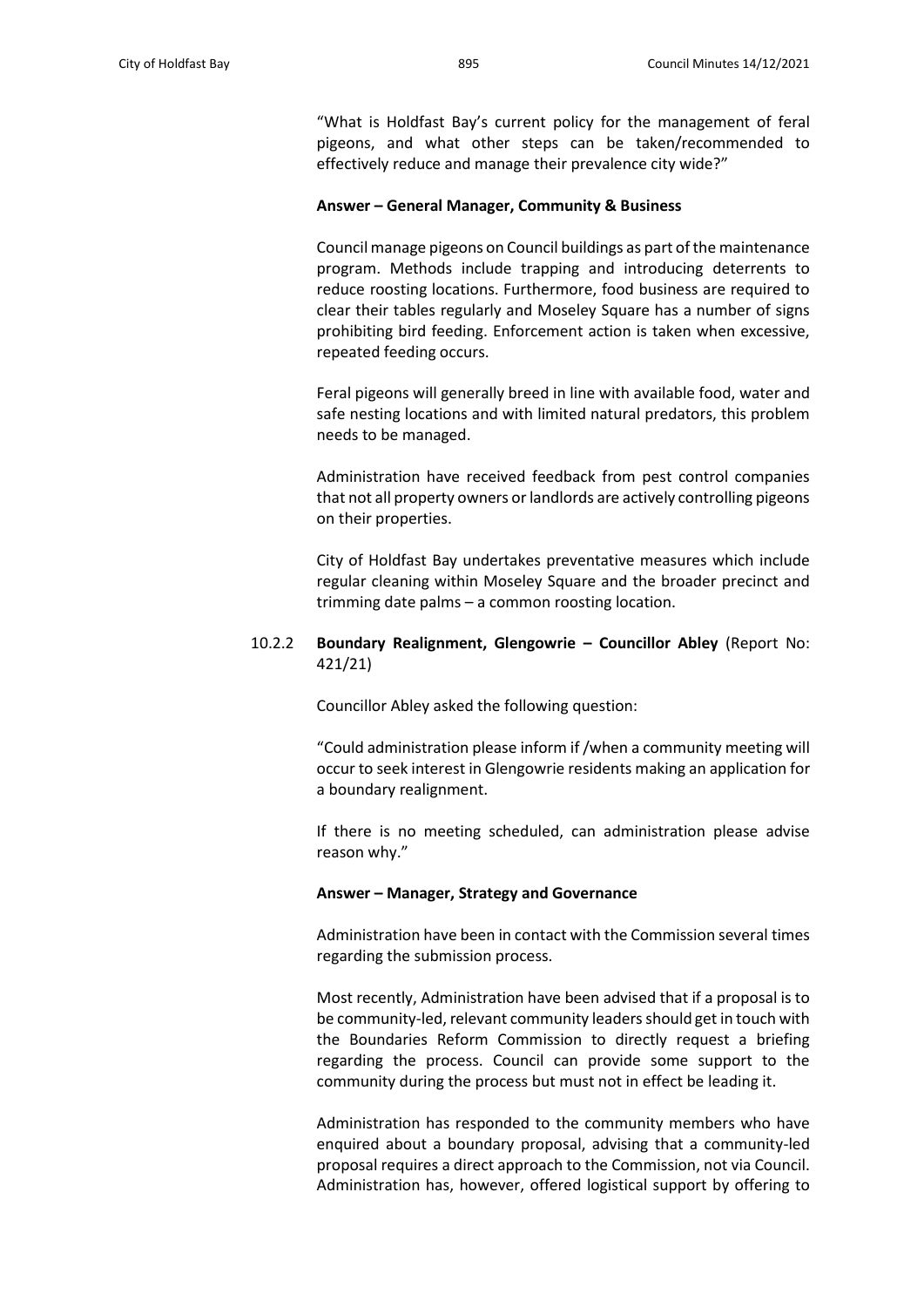book a venue and advertise the meeting, once a date has been set by the community and Commission.

If Council was to lead a proposal, it would require a budget allocation. While the precise amount cannot be known until the Commission scopes its investigation, indicators suggest that a budget requirement in the order of \$250,000 could be required.

# 10.2.3 **Project Costs – Councillor Clancy** (Report No: 431/21)

Councillor Clancy asked the following question:

"Could Administration please provide the cost for concept designs, community consultation for:

- Glenelg Town Hall
- Buffalo site
- Civic Centre at Brighton
- Seacliff toilets including the additional \$7.5 million enhancement of the area.

In relation to Seacliff roundabout - I am unaware of any motion to Council which asked for the extensive report. Who authorised the expenditure as it was not part of the original motion for toilets and greening the roundabout".

# **Answer – General Manager, Strategy and Corporate**

The cost of the concept designs, including community consultation, are:

| Project                      | Cost      |
|------------------------------|-----------|
| <b>Glenelg Townhall</b>      | \$168,160 |
| <b>Buffalo Redevelopment</b> | \$72,775  |
| Civic Centre Redevelopment   | \$75,000  |
| Seacliff Plaza Upgrade       | \$133,860 |

Please note that costs also include geotechnical analysis, surveying, traffic analysis and quantity surveying where it was required and that all projects were endorsed by Council through Annual Business Planning processes.

The Seacliff Plaza Upgrade Stage 1 was endorsed by Council as part of the 2021-22 Annual Business Plan process. The scope of this project was to construct new amenities block and develop a detailed design for an upgrade to Seacliff Plaza which includes landscaping, new traffic controls and improved pedestrian access.

# **11. MEMBER'S ACTIVITY REPORTS** - Nil

### **Leave of the Meeting**

Mayor Wilson sought leave of the meeting to move Item 12.3 in the Agenda to be considered after Item 10.2.3.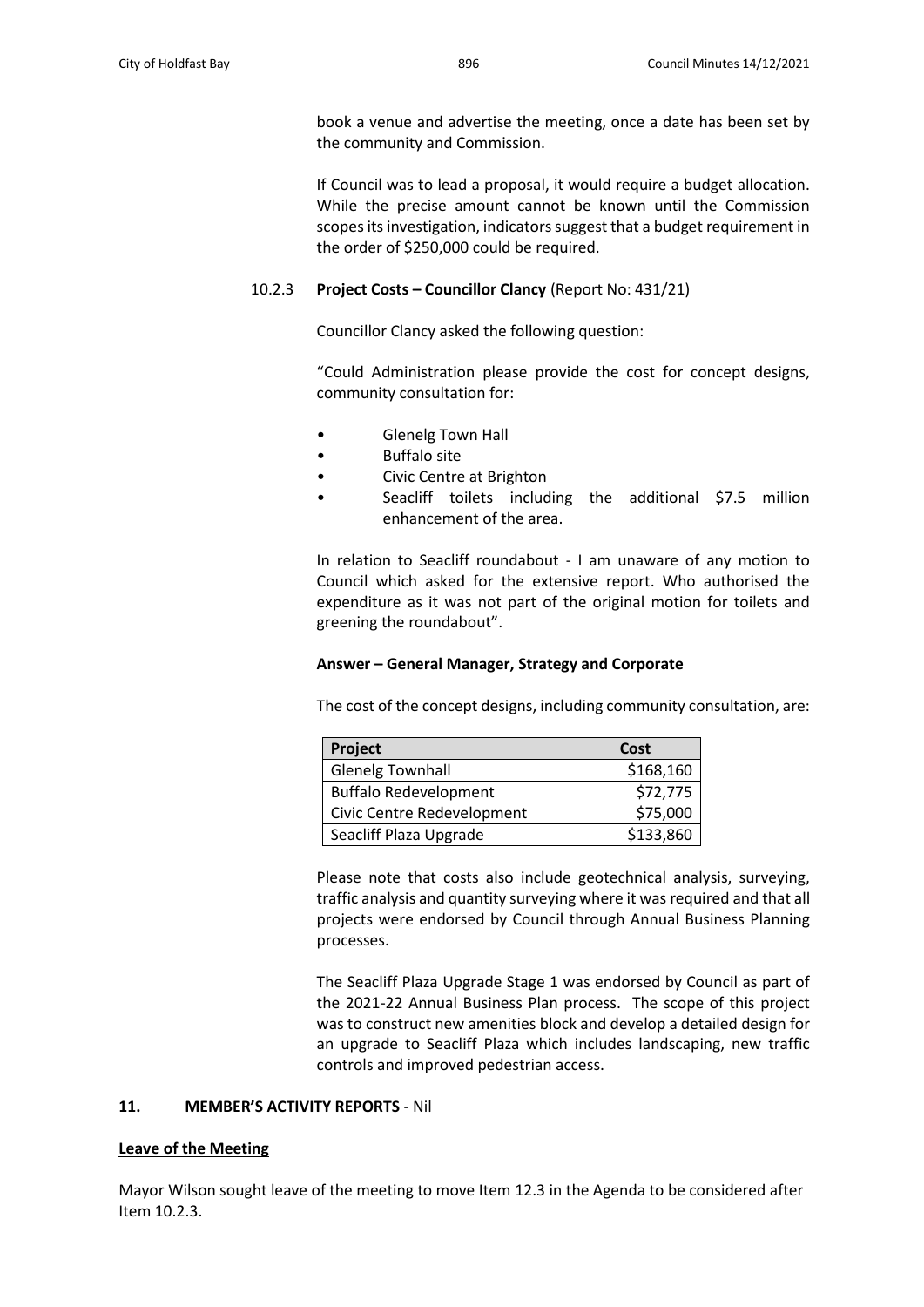Leave of the meeting was granted.

# **12. MOTIONS ON NOTICE**

### **Conflict of Interest**

Councillors Fleming and Miller declared an actual conflict of interest for Item 12.3 Motion on Notice – Somerton Surf Life Saving Club – Councillor Clancy (Report No: 424/21). The nature of the actual conflict of interest (pursuant to Section 75 and 75A of the *Local Government Act 1999*) is that Councillors Fleming and Miller are on the Council Assessment Panel.

Councillors Fleming and Miller dealt with the conflict of interest by leaving the meeting at 7.22pm.

12.3 **Motion on Notice – Somerton Surf Life Saving Club - Councillor Clancy** (Report No: 434/21)

### **Motion**

Councillor Clancy proposed the following motion:

That if the Council Assessment Panel

- 1. approves the Somerton Surf Life Saving Club's current development application, Council approval to the Club's Management Agreement with its manager Gambell & Sutton Pty Ltd be extended until after the proposed sub-lease from the club to the manager commences and the manager gains a restaurant liquor licence, or
- 2. refuses the Club's application, Council approval to the Management Agreement is extended until 6 calendar months after the date of refusal.

Moved Councillor Clancy

# **Amendment: C141221/2495**

Councillor Snewin proposed the following amendment:

- 1. That Council extend the approval for the Club's management agreement with Gambell & Sutton Pty Ltd until the Council Assessment Panel decision.
- 2. That if the Council Assessment Panel:
	- a. approves the Somerton Surf Life Saving Club's current development application, Council approval to the Club's Management Agreement with its manager Gambell & Sutton Pty Ltd be extended until after the proposed sub-lease from the club to the manager commences and the manager gains a restaurant liquor licence, up to a maximum of 6 months or
	- b. refuses the Club's application, Council approval to the Management Agreement is extended until 6 calendar months after the date of refusal.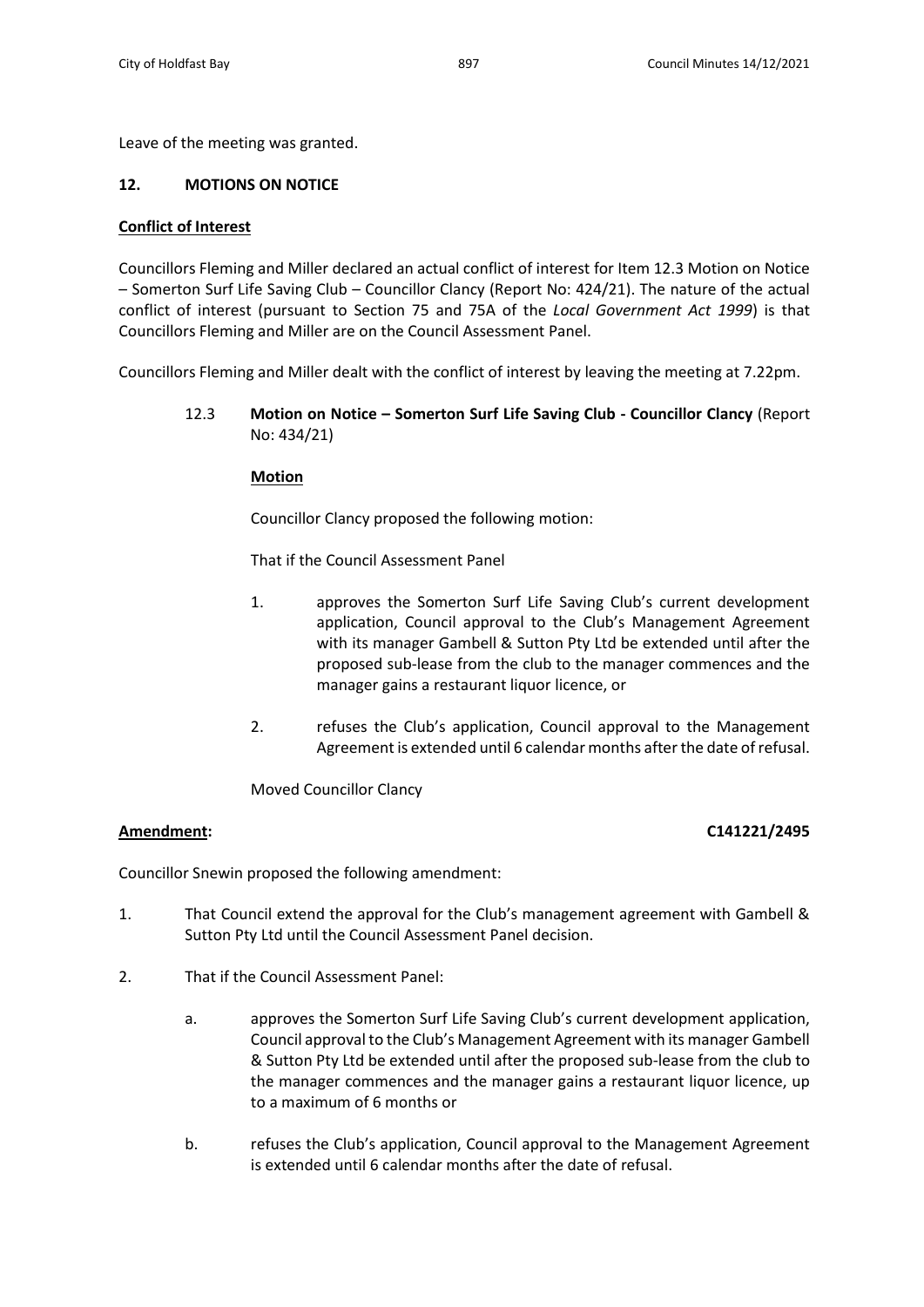Moved Councillor Clancy, Seconded Councillor Snewin **Carried Unanimously**

# **Background**

- 1. The club first applied to the Council to sub-lease its bistro area to the manager in January 2020, but also had to gain development approval.
- 2. At the end of that month, to make it easier to gain approval and avoid financial risk, it put off its development application until after the introduction of the new Planning & Design Code, then expected on 1st July 2020, but subsequently deferred by the State Government until 1st September 2020 and later indefinitely.
- 3. The club and the manager devised an alternative arrangement which did not require development approval and entered into a management agreement. This is a temporary arrangement until all approvals can be obtained for the sub-lease.
- 4. In July 2020 the Council approved the management agreement for 12 months.
- 5. The Planning & Design Code eventually came into operation in March 2021.
- 6. As the club's first application for Council approval to the proposed sublease had not progressed within Council, the club lodged a second application in June 2020.
- 7. In July 2021 the Council extended its approval of the management agreement until 1st February 2022.
- 8. After the Planning and Design Code came into operation in March 2021, the club's development application was held up for other reasons which were beyond the club's control and the club eventually lodged its application in September 2021.
- 9. The club has received 13 representations opposing its application and 424 supporting representations. Two of the opposing representations gave no supporting reason/s for their opposition. They may have been mistakes. The club is meeting with 10 of the other opposing representors, who are Brighton Dunes residents. These residents have concerns but none of them want to completely close down the bistro. The club has already satisfied one of their two major concerns and partially satisfied the other and it is confident that a resolution will be reached as talks progress. The other opposing representor from The Dunes submitted her representation in support of the group of 10 and not based on personal concerns.
- 10. The Council Assessment Panel is expected to hear the club's development application on 27th January 2022, although if deferred, a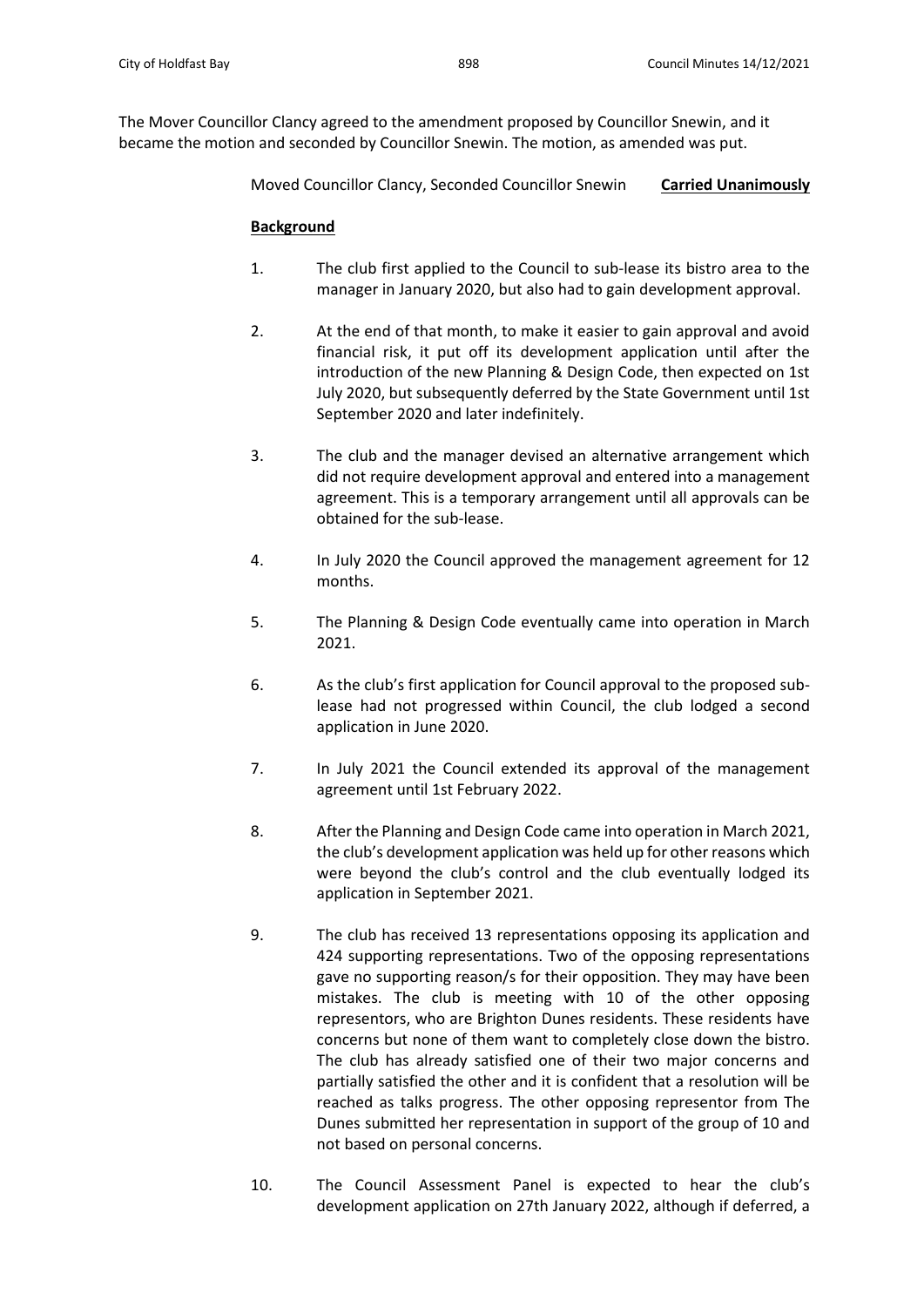decision may not be made until a later date. If the decision is favourable, the club's managers Kate & Charles (Gambell & Sutton Pty Ltd), who do an excellent job and were highly praised in many of the representations, will still not be able to operate their own business under a sub-lease for quite some months. After the development approval there still must be negotiations between the Council and the club regarding possible amendments to the club's lease and the terms and conditions of the sub-lease. Then these documents must be prepared by the Council's solicitors and signed by the parties. Subsequently the club must apply for a redefinition of its liquor licence and Gambell & Sutton Pty Ltd must apply for its restaurant licence. This is expected to take several months during which the business must continue to be operated by the club under its club licence. The club can only do this if approval to the management agreement is extended. If it is not, Kate and Charles will temporarily and unnecessarily be thrown out of work, staff will lose their jobs, functions and events booked in advance will have to be cancelled and the club will suffer a significant loss.

11. Although the club believes the Council Assessment Panel will approve its development application, the outcome of such an application is never certain and it is possible that the application may be refused. If that happens, the club needs to re-assess its position. It may wish to seek legal advice on an appeal and depending on that advice it may want to appeal. The club may seek to carry on the operations under an alternative arrangement. This will take time to consider. The club has in the past employed managers for the food and beverage operations which ended in financial disaster for the club. It has also previously used volunteers to perform this task, however this model resulted in operations being cut back to such an extent that they became unprofitable. It will not be easy for the club to come up with a workable arrangement and the club may need to close down its bistro and functions operations, altogether. This would have a huge financial effect on the club and Kate and Charles would need time to close the business. They have functions booked in advance and they must consider their own and their staff's future. They will need time to look for other opportunities. The club owes a responsibility to treat Kate and Charles with decency and respect as they have worked so hard and managed the business so well for the club. With so many unknowns and uncertainties to resolve, an extension of six months is likely to be needed to transition away from the current arrangement.

Councillors Fleming and Miller re-joined the meeting at 7.27pm.

12.1 **Motion on Notice – Collaboration with West Torrens and Marion Councils - Councillor Clancy** (Report No: 430/21)

#### **Motion**

Councillor Clancy proposed the following motion:

That the Audit Committee review the response from Administration and to recommend what opportunities it believes are possible to reduce costs by working collaboratively.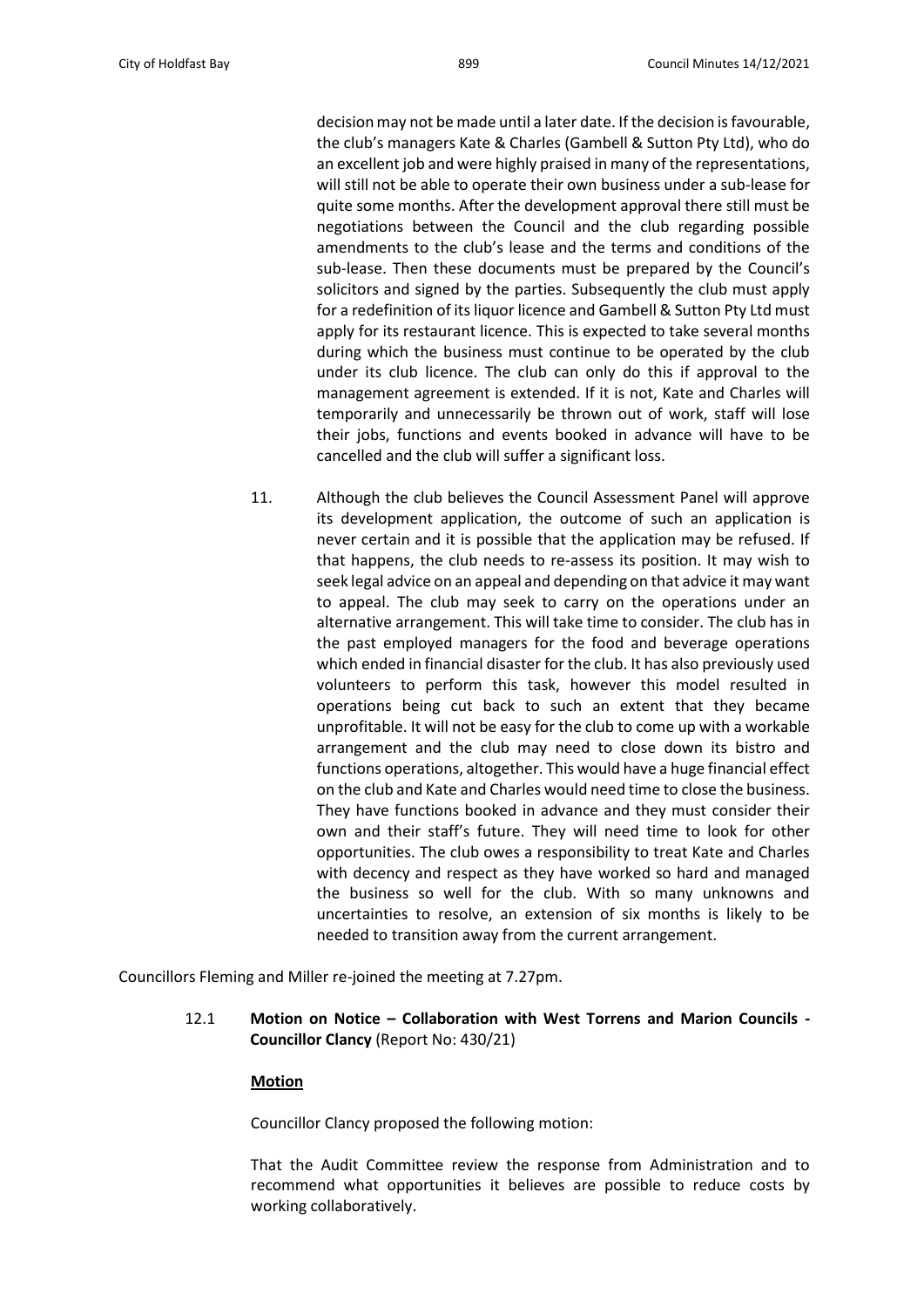### Moved Councillor Clancy, Seconded Councillor Bradshaw **Lost**

### **Background**

I believe that it is extremely important to work with other councils and the breadth of knowledge of the Audit Committee members may provide Council with other options which need investigating and reports from Local Government Association and comments from political parties see this as being very important to reduce costs to ratepayers.

# 12.2 **Motion on Notice – Investigate Traffic Calming Methods using Greening and Water Sensitive Urban Design (WSUD) - Councillor Lindop** (Report No: 432/21)

#### **Motion C141221/2496**

Councillor Lindop proposed the following motion:

That Council Administration investigate and bring a report back to Council on Myrtle Road and Waratah Street, Seacliff for the installation of "Tree bays" or similar as a greening and cooling initiative by adding a space for trees or WSUD garden with the outcome also of a traffic calming measure.

Moved Councillor Lindop, Seconded Councillor Fleming **Carried Unanimously**

### **Background**

Historically Myrtle Road and Waratah Street were laneways in Seacliff that were widened in the 1930's to make a roadway. However, they are very narrow and with parking on one side creates problems when cars meet coming in both directions as it can only accommodate one car travelling down it at any time.

Visually the side streets do become like "raceways", rather than being treated as a residential street and "breaking up" this raceway appearance with tree bays and garden beds has been very effective in other areas.

The streets in Seacliff are narrow and the footpaths are unable to be planted with street trees. The installation of tree bays or similar will align with our targets to green and cool the city, and increase the capture of storm water retention.

I have had correspondence from residents on Myrtle Road and Waratah Street who have complained about traffic concerns and this issue has been raised separately by many residents in Seacliff.

### **13. ADJOURNED MATTER**

### 13.1 **Adjourned Report – Tree Management Policy** (Report No: 422/21)

The Tree Management Policy had a substantial review, and included both internal and external stakeholders, including an independent consulting arborist, as well as numerous internal Administrative staff and an Elected Member workshop.

Public consultation on the Policy was not required to be undertaken.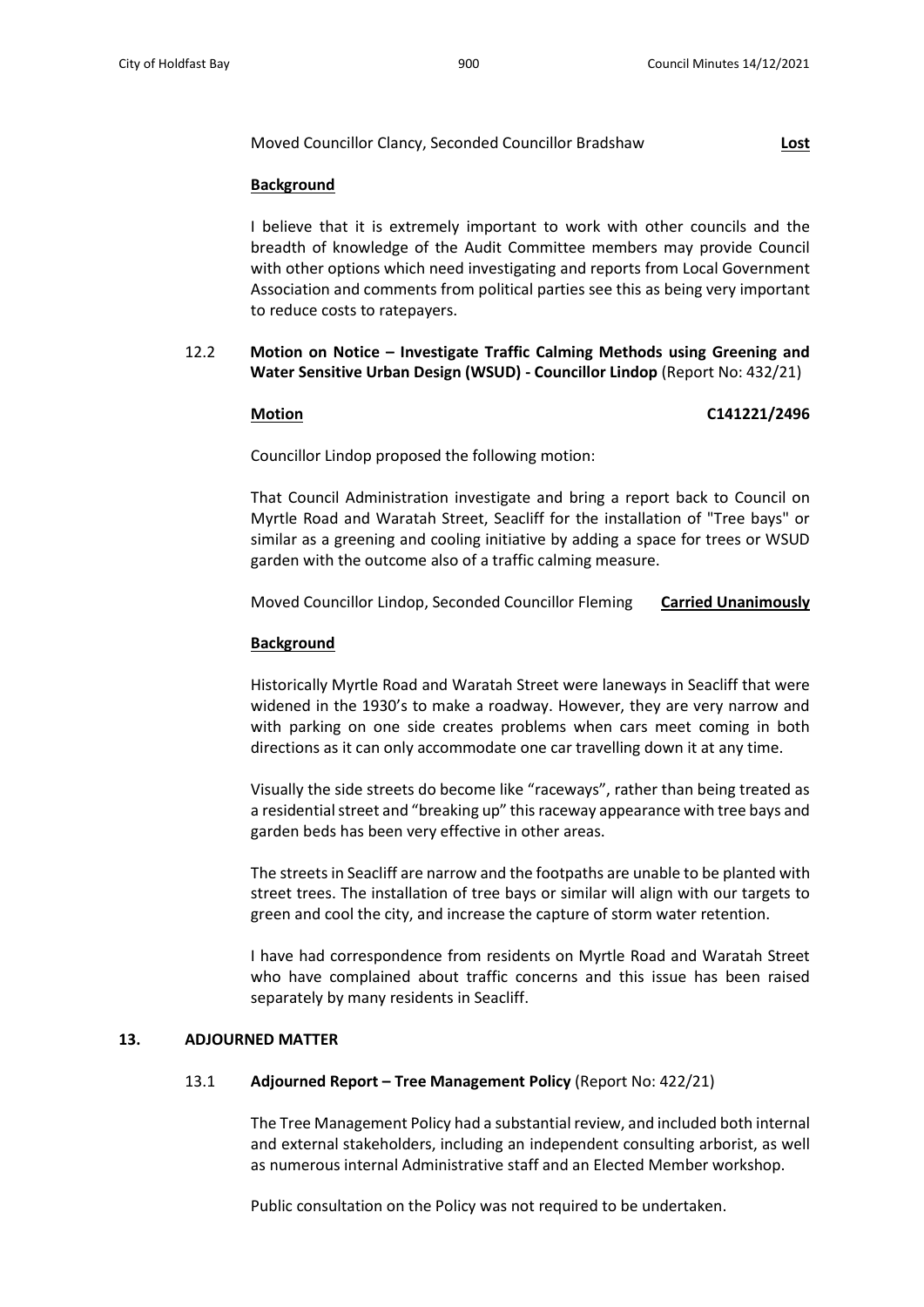This report was recently tabled at the ordinary meeting of Council on 23 November 2021 (Item 19.10 Tree Management Policy Review Report No: 396/21) and was adjourned under Regulation 19, *Local Government (Proceedings at Meetings) Regulations 2013*, to allow Council to undertake further revisions.

The adjourned motion needed to be considered before any other motion could be considered. Councillors Lindop and Clancy had spoken to the motion, however Councillor Lindop had the right of reply (as the mover).

### **Motion C141221/2497**

#### **That Council endorse the updated Tree Management Policy.**

Moved Councillor Lindop, Seconded Councillor Clancy **Carried Unanimously**

### 13.2 **Adjourned Report – Verge Management Policy** (Report No: 423/21)

The Verge Management Policy had a substantial review, particularly with reference to other Council's policies and feedback from residents and the community. An internal consultation process was undertaken. Public consultation on the Policy was not required to be undertaken.

The Verge Management Policy was presented to Council for endorsement.

This report was recently tabled at the ordinary meeting of Council on 23 November 2021 (Item 19.9 Verge Management Policy Review Report No: 394/21) and was adjourned under Regulation 19, *Local Government (Proceedings at Meetings) Regulations 2013*, to allow Council to undertake further revisions.

The adjourned motion needed to be considered before any new motion could be considered. Administration recommended that the substantive motion be amended with the acceptance of the mover (Councillor Chabrel) and the Seconder (Councillor Abley) or as a formal amendment to reflect the amendment to the policy that was undertaken.

Councillors Chabrel and Abley had spoken to the motion, however Councillor Chabrel had the right of reply (as the mover).

#### **Motion**

**That Council endorse the updated Verge Management Policy, subject to the removal of 2.4.1(6) and 2.10.2.**

Moved Councillor Chabrel, Seconded Councillor Abley

**Amendment C141221/2498**

#### **That Council endorse the updated Verge Management Policy.**

Moved Councillor Snewin, Seconded Councillor Miller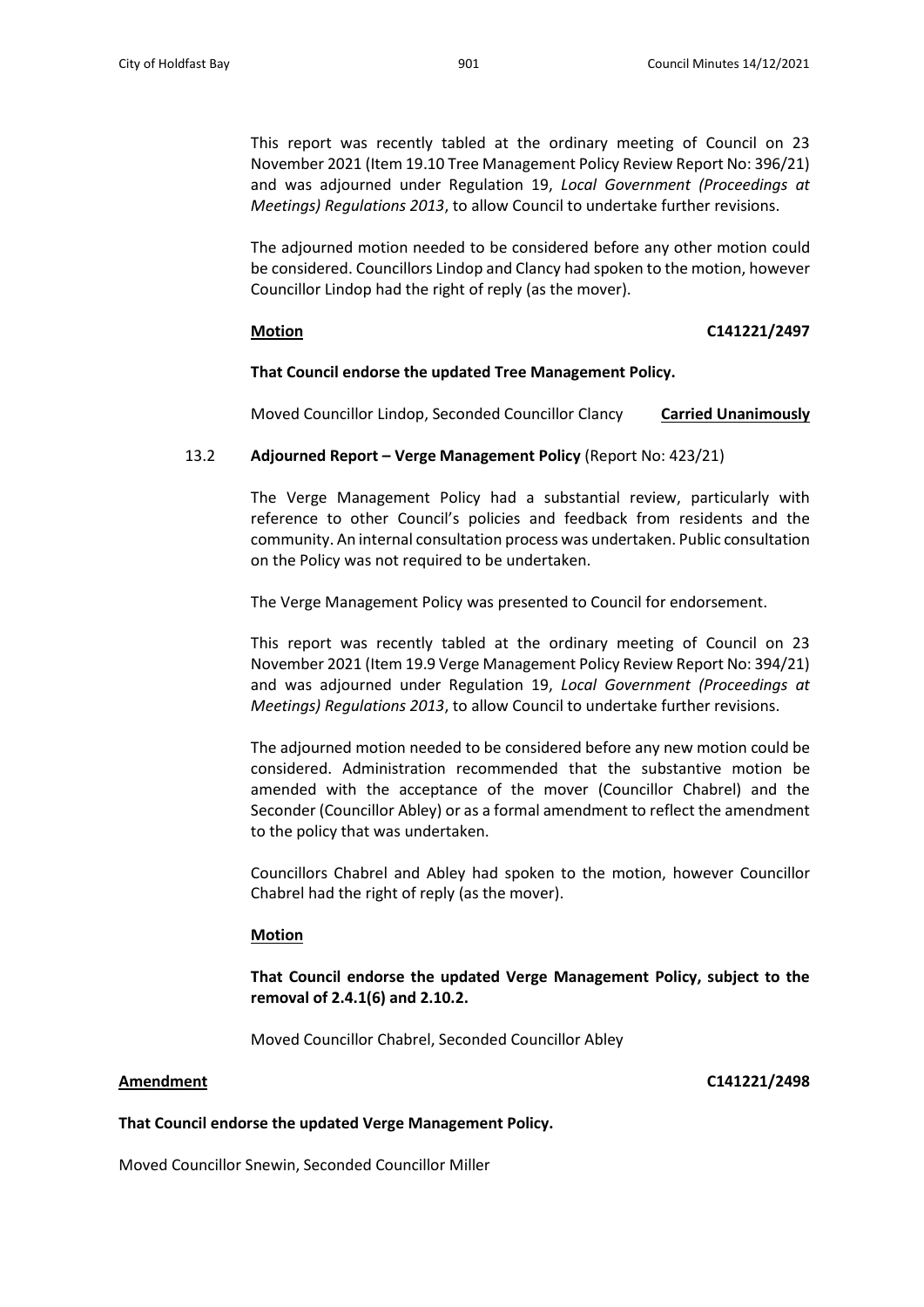That the amendment on being put was **Carried** The motion, as amended, on being put was **Carried Unanimously**

# 13.3 **Adjourned Report – Request to remove significant tree in front of 10A Augusta Street, Glenelg** (Report No: 407/21)

# **Leave of the Meeting**

Mayor Wilson sought leave of the meeting to move Item 13.3 Adjourned Report – Request to Remove significant tree in front on 10A Augusta Street, Glenelg (Report No: 407/21) to be considered in confidence at Item 18, Items in Confidence.

Leave of the meeting was granted.

## **14. REPORTS OF MANAGEMENT COMMITTEES AND SUBSIDIARIES**

14.1 **Minutes – Jetty Road Mainstreet Committee – 1 December 2021** (Report No: 429/21)

> The Minutes of the Jetty Road Mainstreet Committee meeting held on 1 December 2021 were presented for Council's information.

> Jetty Road Mainstreet Committee Agenda, Reports and Minutes are available on Council's website and the meetings are open to the public.

# **Motion C141221/2499**

**That Council notes the minutes of the Jetty Road Mainstreet Committee of 1 December 2021.**

Moved Councillor Miller, Seconded Councillor Fleming **Carried Unanimously**

**14.2 Draft Minutes – Alwyndor Management Committee – 25 November 2021**  (Report No: 435/21)

> The draft minutes of the Alwyndor Management Committee meeting held on 25 November 2021 were provided for information.

### **Motion C141221/2500**

**1. That the draft minutes of the Alwyndor Management Committee meeting held on 25 November 2021 be noted.**

# **RETAIN IN CONFIDENCE - Section 91(7) Order**

**2. That having considered Attachment 2 to Report No: 435/21 Draft Minutes – Alwyndor Management Committee – 25 November 2021 in confidence under section 90(2) and (3)(b) of the** *Local Government Act 1999***, the Council, pursuant to section 91(7) of the Act orders that**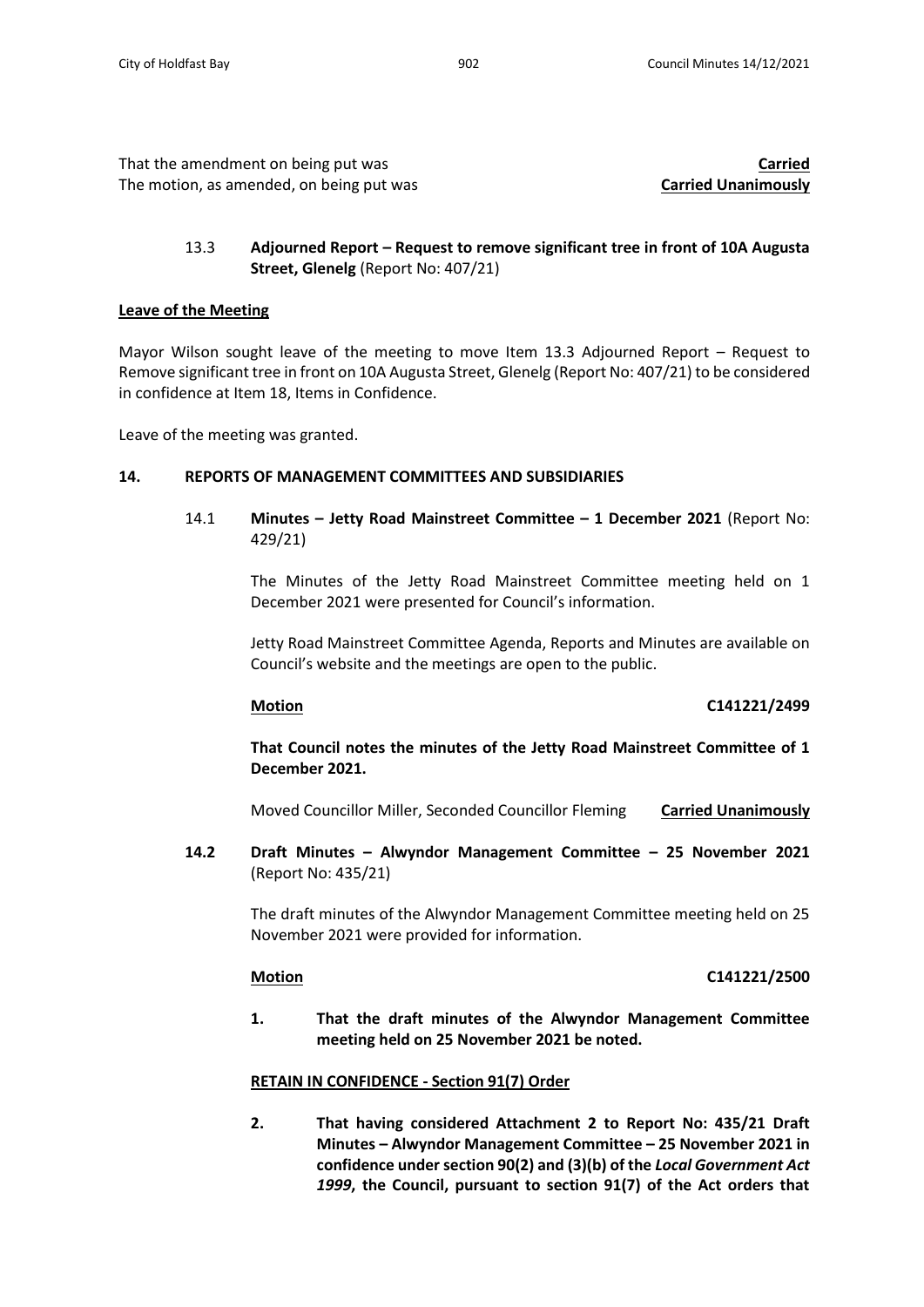# **Attachment 2 be retained in confidence for a period of 24 months and that this order be reviewed every 12 months.**

Moved Councillor Lonie, Seconded Councillor Snewin **Carried Unanimously**

### **15. REPORTS BY OFFICERS**

### 15.1 **Items in Brief** (Report No: 406/21)

These items were presented for the information of Members.

After noting the report any items of interest were discussed and, if required, further motions proposed.

### **Motion C141221/2501**

**That the following items be noted and items of interest discussed:**

- **1. Glenelg Oval Masterplan Stage 3 and 4 Update**
- **2. Appointment to SA Public Health Council**
- **3. Letter from ESCA – Certification for Representation Review**
- **4. Ice Cream Festival**
- **5. Volunteering Services**
- **6. Community Wellbeing CHSP Transport and Social Support Group Services**
- **7. Suicide Prevention Network**
- **8. Beach Accessibility – Come 'n Try Day**
- **9. Green Industries SA (GISA) discussion paper on proposed measures to address single use plastic products**

Moved Councillor Lonie, Seconded Councillor Lindop **Carried Unanimously**

Councillor Lindop left the meeting at 8.09pm.

### **Conflict of Interest**

Councillor Fletcher declared a material conflict of interest for Item 15.2 Glenelg Football Club – Financial Support Review (Report No: 379/21). The nature of the material conflict of interest (pursuant to Section 73 and 74 of the of the *Local Government Act 1999*) is that Councillor Fletchers' Daughter and Fiancé play for the Glenelg Football Seniors and Women's Teams'.

Councillor Fletcher dealt with the conflict of interest by leaving the meeting at 8.10pm.

Councillor Lindop re-joined the meeting at 8.11pm.

# 15.2 **Glenelg Football Club – Financial Support Review** (Report No: 379/21)

Since 2016, Council resolved to grant the Glenelg Football Club several financial concessions to assist the Club in meeting its objective of long-term sustainability (C131216/622; C230517/787; C221019/1658). The concessions included reducing the annual lease up to 31 October 2022, writing off of past interest and not charging interest on existing borrowings up to 31 October 2022. These concessions continue to contribute to the sustainability of the Club.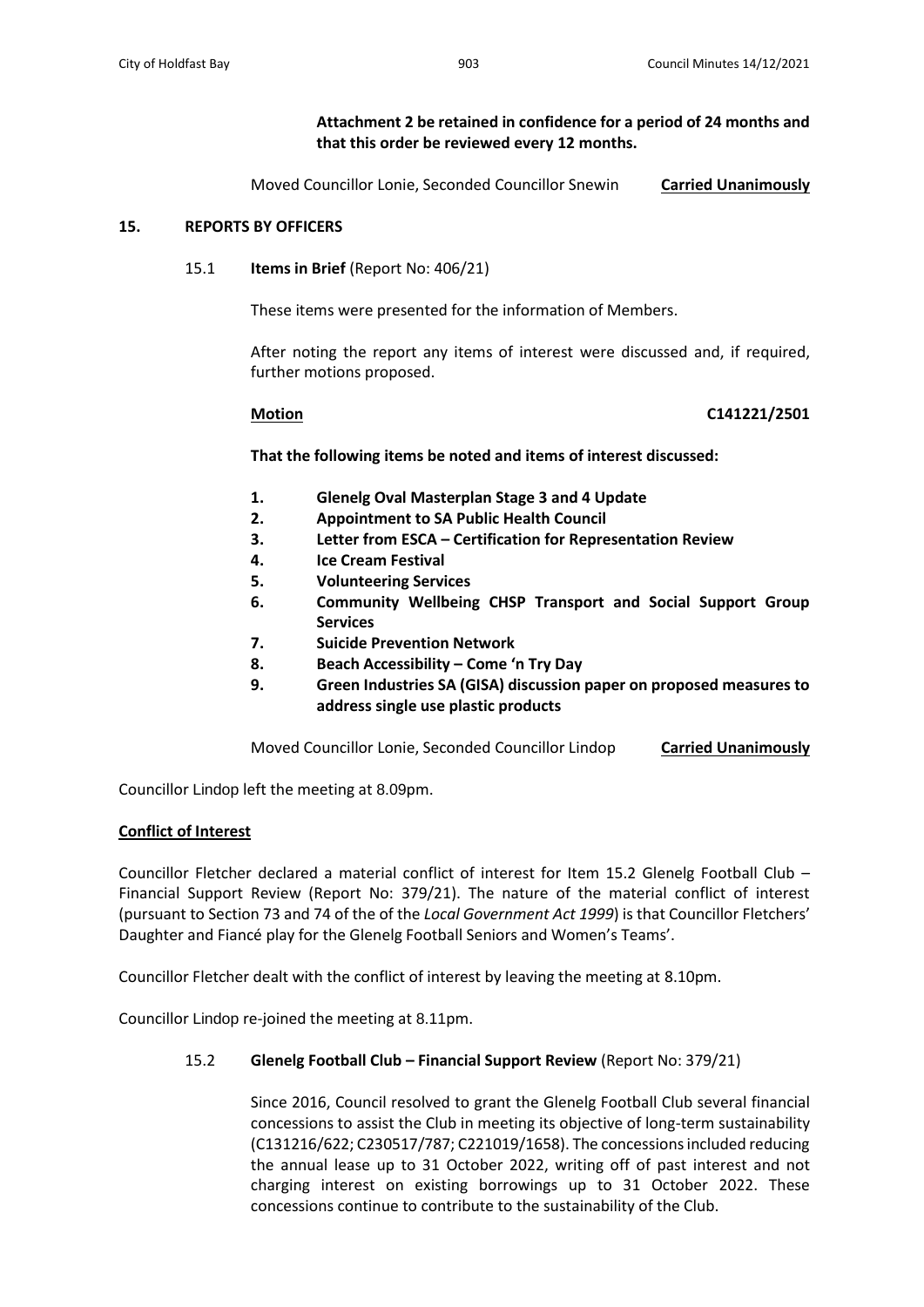In October 2019 Council resolved to review the arrangements at least six months prior to October 2022. The impact of the COVID-19 pandemic has delayed by 12 months the distributions from the SANFL from the sale of AAMI stadium. These distributions were being paid directly to Council and reducing the debt outstanding by the club to Council. The Council resolution in 2019 was based on a review occurring six months prior to the last distribution, which has now been extended by 12 months.

This report reviewed the current ability of the Club to make lease and interest payments on borrowings by assessing its current financial performance and future budgets. The report also identified that COVID-19 had significantly impacted the Club as well as the SANFL financial performance resulting in the deferral of the annual land divestment distribution to Council and recommended extending the financial assistance by 12 months to coincide with the last distribution from the SANFL.

### **Motion C141221/2502**

- **1. That Council notes the report and affirms its commitment to the longterm sustainability of the Glenelg Football Club.**
- **2. That the Glenelg Football Club continue to not be charged interest on existing borrowings up to 31 October 2023.**
- **3. That the Glenelg Football Club annual lease be maintained at \$40,000 pa (including GST) up to 31 October 2023.**
- **4. That a review of these arrangements be undertaken at least six months prior to the 31 October 2023.**

Moved Councillor Smedley, Seconded Councillor Miller **Carried Unanimously**

Councillor Fletcher re-joined the meeting at 8.14pm.

# 15.3 **Sturt River Linear Park Concept** (Report No: 408/21)

A concept report was prepared for Council's consideration for a shared path along the Sturt River Linear Park corridor, between Pine Avenue and Tapleys Hill Road. This development will deliver a missing link for the existing Sturt River Linear Park which intends to be a continuous link between the Patawalonga River and the Adelaide Foothills. It was recommended that the concept presented in this report be used for the purposes of community consultation.

# **Adjournment**

That the report be adjourned to allow for further information to be provided in regards to biodiversity.

Moved Councillor Chabrel **Lost for want of a Seconder** Lost for want of a Seconder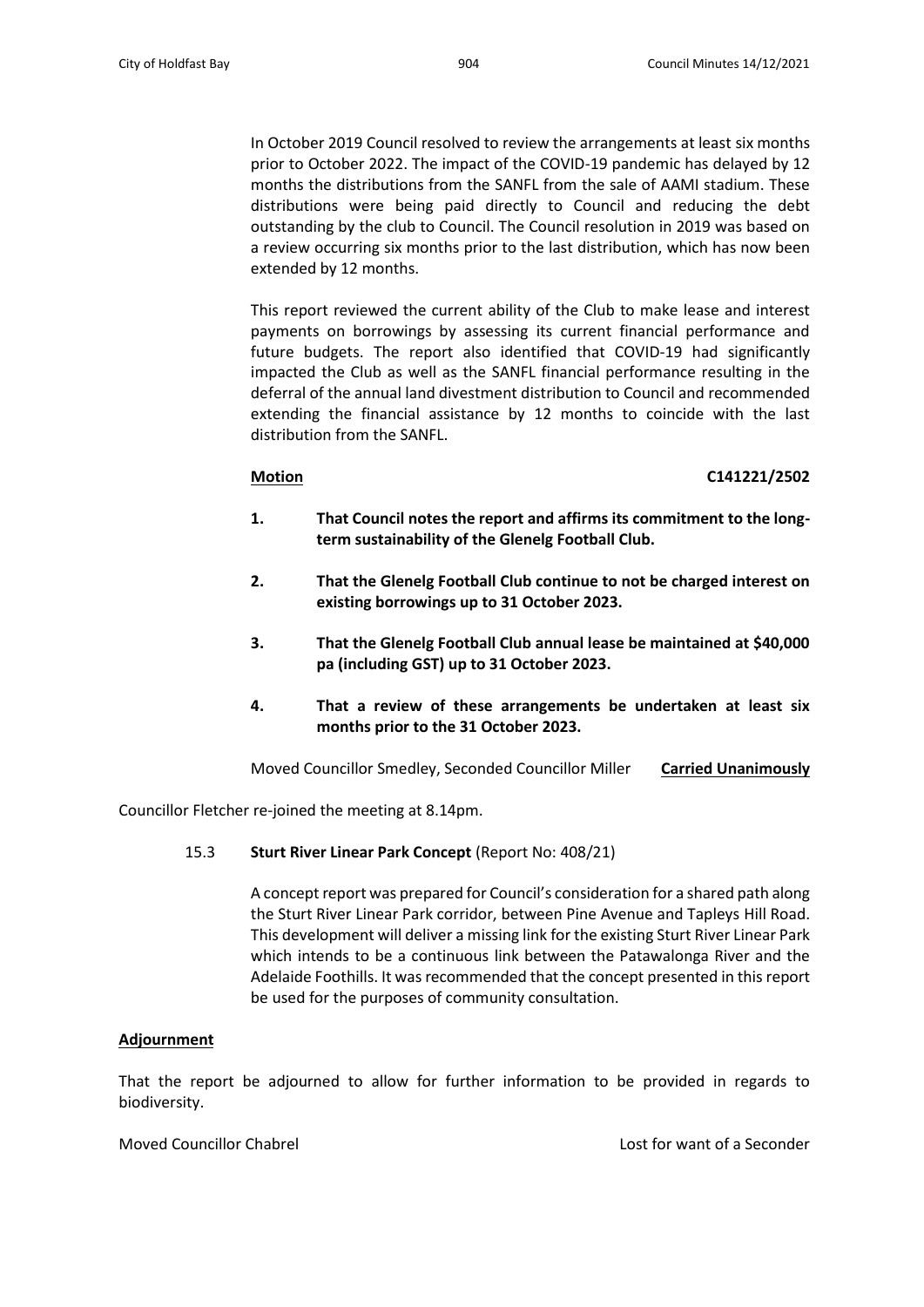# **Motion C141221/2503**

**That Council:**

- **1. approves the concept report for the proposed Sturt River Linear Park Pathway for the purposes of community consultation; and**
- **2. approves Administration to proceed to the next phase of the project and undertake community consultation on the concept report.**

Moved Councillor Lonie, Seconded Councillor Smedley **Carried**

15.4 **Waste Management Policy Review** (Report No: 416/21)

The Waste Management Policy was reviewed and updated, and presented to Council for endorsement. Public consultation on the Policy was not required to be undertaken.

## **Motion C141221/2504**

## **That Council endorse the updated Waste Management Policy.**

Moved Councillor Lonie, Seconded Councillor Lindop **Carried Unanimously**

Councillor Patton left the meeting at 8.46pm.

# 15.5 **Business Continuity Policy and Plans** (Report No: 420/21)

In early 2020, draft business continuity and crisis management documents were developed for the organisation and immediately 'pressure tested' via the COVID-19 pandemic.

The Audit Committee reviewed a draft Business Continuity Policy on 20 October 2021 and commended it to Council for approval.

# **Motion C141221/2505**

**That Council:**

- **1. approves the Business Continuity Policy; and**
- **2. notes the Crisis Management Plan and example Business Continuity Plan.**

Moved Councillor Smedley, Seconded Councillor Miller **Carried Unanimously**

Councillor Patton re-joined the meeting at 8.48pm.

# 15.6 **Review of Items Held in Confidence** (Report No: 425/21)

An extensive review of all items held in confidence was undertaken, in stages, pursuant to Section 90(3) of the *Local Government Act 1999* (the Act).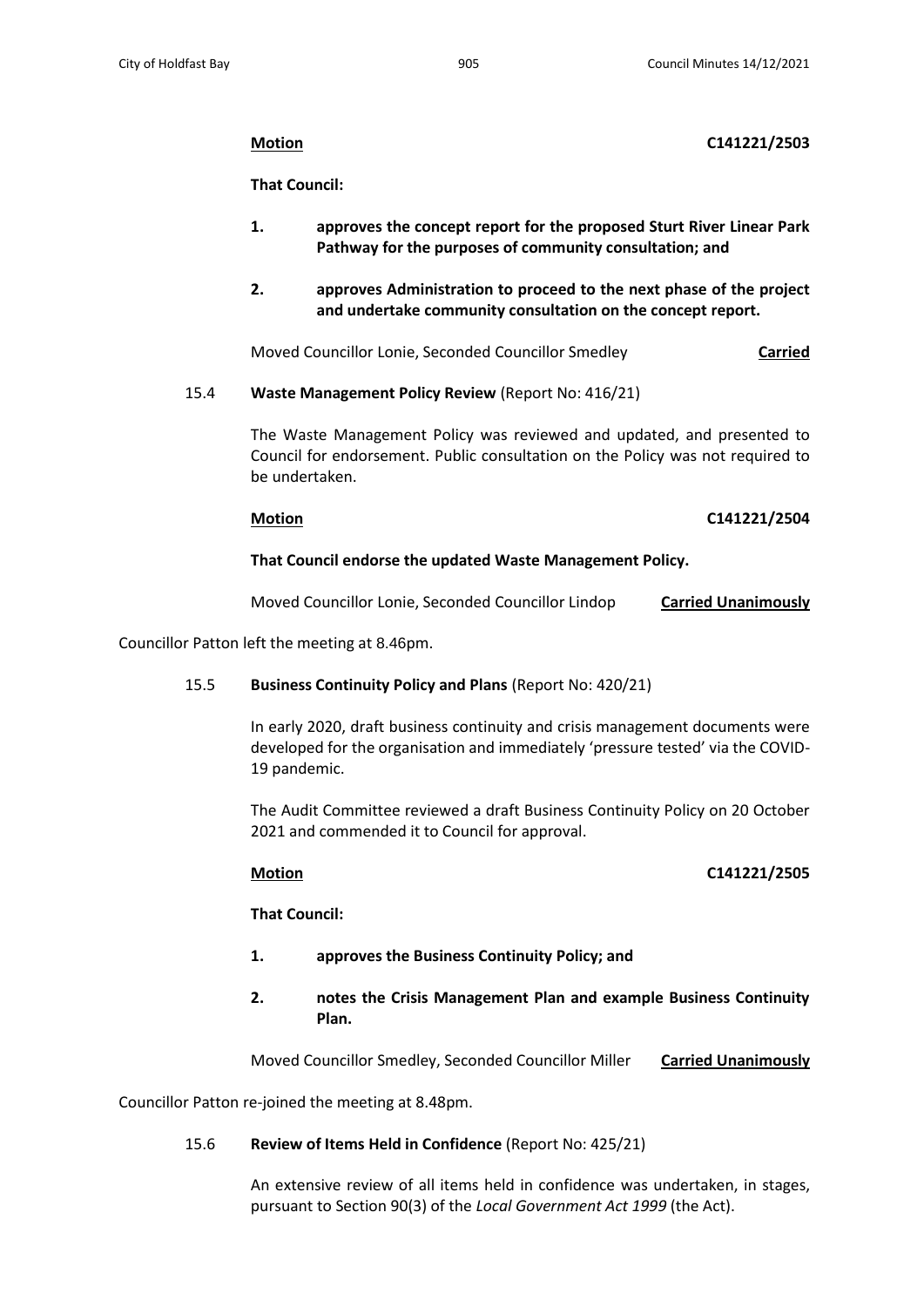The Confidential Items review considered the nature of the information contained within the confidential items, the grounds on which it was originally held in confidence and the length of time the information can be kept confidential. Each item was reviewed individually, resulting in a determination as to whether the confidentiality order for each item was still current under the Act.

This report recommended that five (5) Confidential Items (reports and/or attachments and/or minutes) be released from confidence and that 41 Confidential Items reviewed at this time be retained in confidence.

### **Motion C141221/2506**

**That Council approves:**

- **1. the Confidential Items presented as Attachment 1 to this report be released from confidence; and**
- **2. the Confidential Items presented as Attachment 2 to this report be retained in confidence and included in future stages of the Confidential Items Review.**

Moved Councillor Clancy, Seconded Councillor Lonie **Carried Unanimously**

15.7 **Nominations Sought for Stormwater Management Authority** (Report No: 426/21)

> The Local Government Association (LGA) was seeking nominations for the positions of Ordinary Members and Presiding Member, from suitably qualified council members or employees of Council to fill four positions on the Stormwater Management Authority (SMA) for a term of up to three (3) years.

> Nominees should consider the selection criteria of the position as outlined on the Call for Nominations Information Sheet. Nominees can be Elected Members or staff, noting that staff are not paid sitting fees.

> Any nominees needed to have their nomination endorsed by Council prior to submission to the LGA. If Council did not have a nominee, it would just note the report.

### **Nominations**

Her Worship the Mayor called for nominations.

Nominations were received for Mayor Wilson.

### **Conflict of Interest**

Mayor Wilson declared a material conflict of interest for Item 15.7 Nominations Sought for Stormwater Management Authority (Report No: 426/21) before the vote. The nature of the material conflict of interest (pursuant to Section 73 and 74 of the *Local Government Act 1999)* was that if successful she would receive a sitting fee.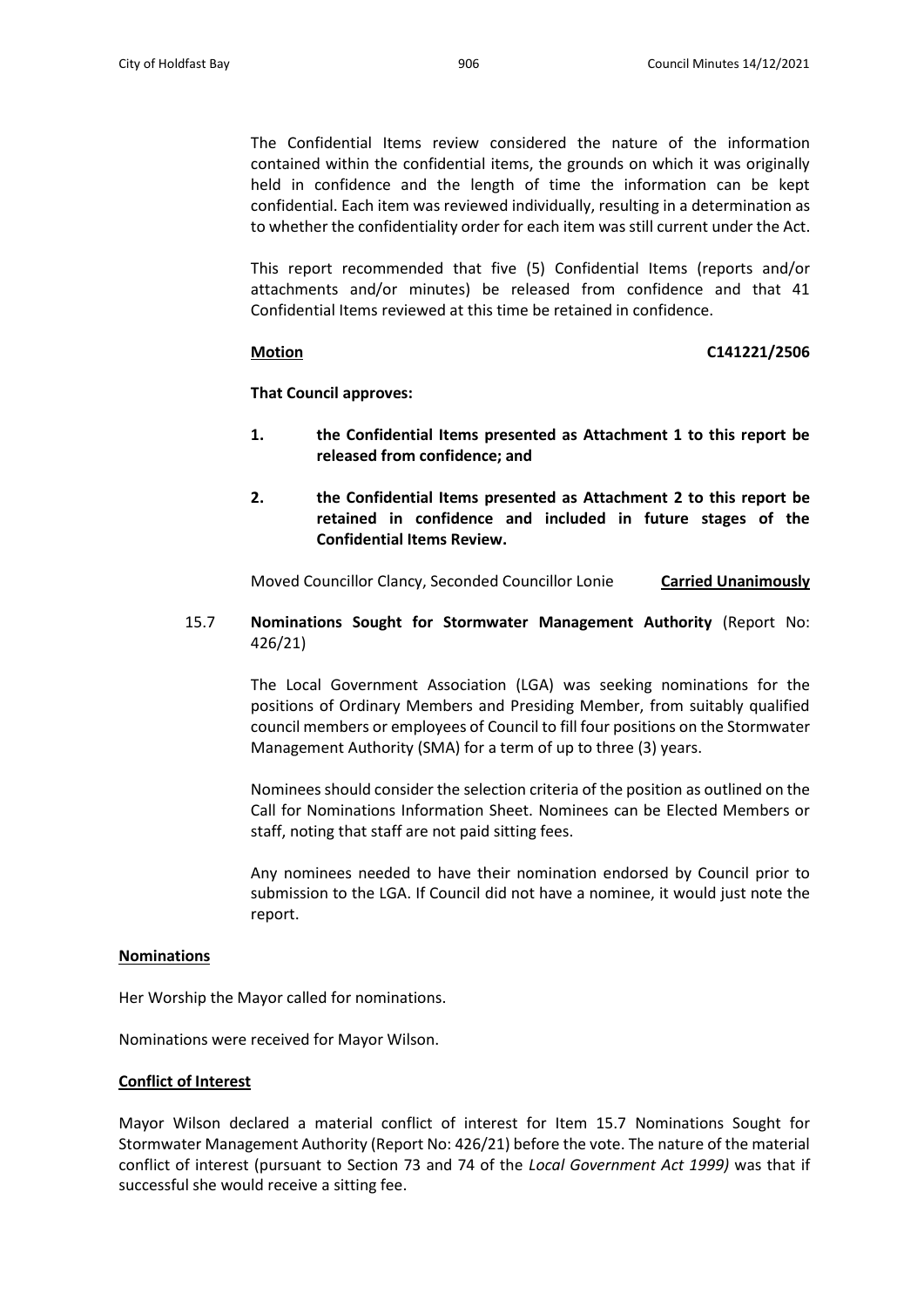Mayor Wilson dealt with the conflict of interest by leaving the meeting at 8.49pm.

Deputy Mayor, Councillor Smedley assumed the chair at 8.49pm.

The Deputy Mayor announced that Mayor Wilson had been nominated, which was included in the Council's motion.

### **Motion C141221/2507**

# **That Council nominates Mayor Wilson for consideration by the LGA to be nominated for the Stormwater Management Authority.**

Moved Councillor Miller, Seconded Councillor Snewin **Carried Unanimously**

Her Worship the Mayor, resumed the chair at 8.50pm.

Councillor Lonie left the meeting at 8.50pm.

15.8 **Nominations Sought for the SA Power Networks Community Advisory Board** (Report No: 427/21)

> The Local Government Association (LGA) wasseeking nominations from a suitably qualified Elected Member or employee of Council to fill a position on the SA Power Networks Community Advisory Board for a term of up to two (2) years.

> Elected Members considered if they met the selection criteria of the position as outlined on the Call for Nominations Information Sheet.

> Any member who would like to be nominated, needed to have their nomination endorsed by Council prior to submission to the LGA. If Council did not have a nominee, it would just note the report.

# **Nominations**

Her Worship the Mayor called for nominations.

Nominations were received for Councillor Clancy.

Her Worship the Mayor announced that Councillor Clancy had been selected for the nomination which was included in the Council's motion.

# **Conflict of Interest**

Councillor Clancy declared a material conflict of interest for Item 15.8 Nominations Sought for the SA Power Networks Community Advisory Board (Report No: 427/21) before the vote. The nature of the material conflict of interest (pursuant to Section 73 and 74 of the *Local Government Act 1999)* was that if successful she would receive a sitting fee.

Councillor Clancy dealt with the conflict of interest by leaving the meeting at 8.52pm.

**Motion C141221/2508**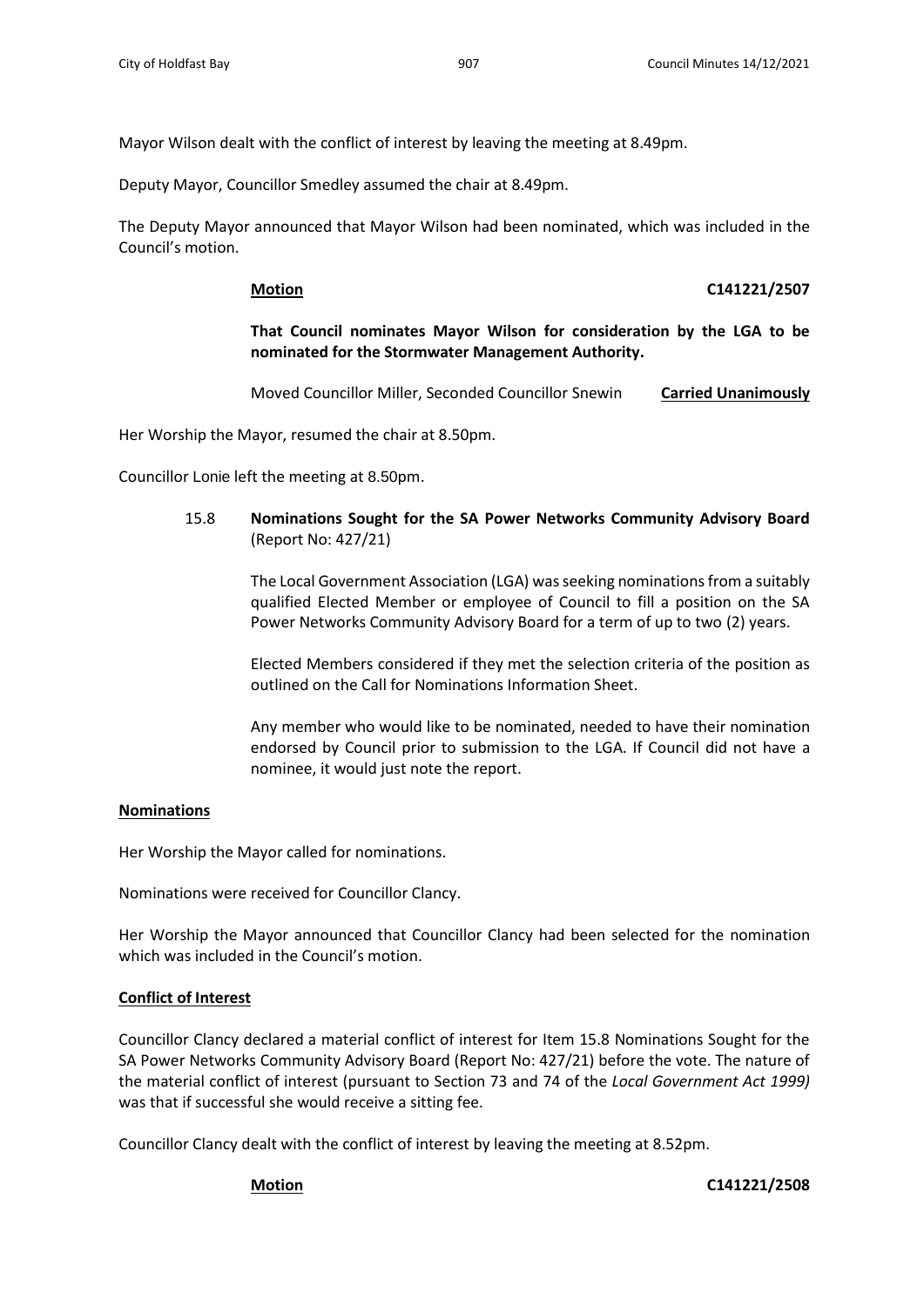**That Council nominates Councillor Clancy for consideration by the LGA to be nominated for the SA Power Networks Community Advisory Board.**

Moved Councillor Smedley, Seconded Councillor Patton **Carried Unanimously**

Councillor Clancy re-joined the meeting at 8.53pm.

# 15.9 **Commonwealth Home Support Program (CHSP) Update** (Report No: 428/21)

The grant funded Commonwealth Home Support Program (CHSP) was novated to Alwyndor from 1 July 2020. Alwyndor brokers the Transport and Social Support Group services to Community Wellbeing at the City of Holdfast Bay.

This report provided an overview of the transition since novation; it highlighted the impact of COVID-19 on service delivery and provided information on future changes as part of the aged care reform process.

Councillor Lonie re-joined the meeting at 8.54pm.

**Motion C141221/2509**

### **That Council note the report.**

Moved Councillor Snewin, Seconded Councillor Patton **Carried Unanimously**

15.10 **Review of Authorisations and Delegations under the Instrument of General Approval and Delegation (Dated 22 August 2013) to Council –** *Road Traffic Act 1961* (Report No: 433/21)

> The Minister for Transport and Infrastructure granted general authorisations and delegations to councils for the purpose of exercising specific powers and functions under the *Road Traffic Act 1961*.

> These authorisations and delegations were made under the Instrument of General Approval and Delegation dated 22 August 2013 (the General Approval).

> The Instrument of sub-delegation and authorisations were presented to Council to resolve to grant the powers under the *Road Traffic Act 1961*.

### **Motion C141221/2510**

**That Council:**

- **1. revokes any previous sub-delegations relating to section 33(1) of the**  *Road Traffic Act 1961* **and resolves to grant the sub-delegation of powers under the** *Road Traffic Act 1961***.**
- **2. authorises the employees of Council to exercise the powers under sections 17 and 20 of the** *Road Traffic Act 1961* **conferred on or delegated to Council by the General Approval, subject to the conditions set out in the General Approval and any additional**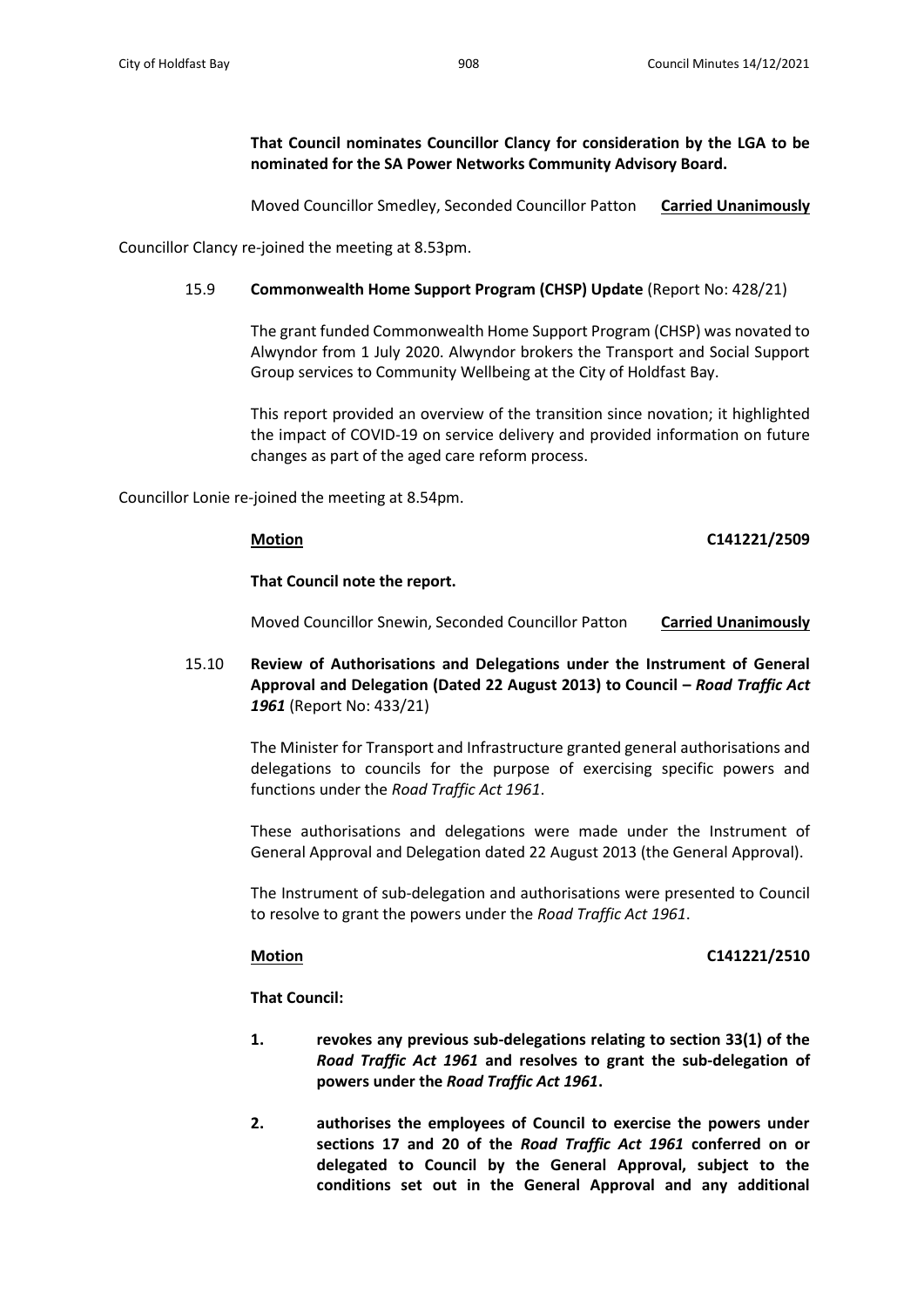**conditions noted in the table with respect to the exercise of the power provided in Attachment 2; and**

- **3. resolves in accordance with the Instrument of General Approval and Delegation to Council dated 22 August 2013 from the Minister for Transport and Infrastructure (the General Approval) to authorise the following persons pursuant to Clause A.7 of the General Approval to endorse Traffic Impact Statements for the purposes of Clause A provided that such persons shall take into account the matters specified in Clause A.7 of the General Approval:**
	- **• Mr Roberto Bria, Chief Executive Officer**
	- **• Mr Michael de Heus, General Manager Assets and Delivery**
	- **• Mr James Mitchell, Manager Engineering**
	- **• Rhys Skipper, Traffic and Transport Lead**
	- **• Mr Kaushal Karki, Technical Officer Traffic**
- **4. in accordance with Clause A.7 of the General Approval, the Council is of the opinion that the following persons are experienced traffic engineering practitioners for the purposes of preparing Traffic Impact Statements as required by Clause A.7 of the General Approval:**
	- **• Mr Roberto Bria, Chief Executive Officer**
	- **• Mr Michael de Heus, General Manager Assets and Delivery**
	- **• Mr James Mitchell, Manager Engineering**
	- **• Rhys Skipper, Traffic and Transport Lead**
	- **• Mr Kaushal Karki, Technical Officer Traffic**
- **5. in accordance with Clause E.2 of the General Approval, the Council is of the opinion that the following persons have an appropriate level of knowledge and expertise in the preparation of Traffic Management Plans:**
	- **• Mr Roberto Bria, Chief Executive Officer**
	- **• Mr Michael de Heus, General Manager Assets and Delivery**
	- **• Mr James Mitchell, Manager Engineering**
	- **• Rhys Skipper, Traffic and Transport Lead**
	- **• Mr Kaushal Karki, Technical Officer Traffic**

Moved Councillor Lonie, Seconded Councillor Fletcher **Carried Unanimously**

# **16. RESOLUTIONS SUBJECT TO FORMAL MOTIONS -** Nil

# **17. URGENT BUSINESS**

# 17.1 **Statement by the Mayor**

The Mayor made a statement in relation to the contents of a Facebook site during the Somerton Ward Supplementary Election.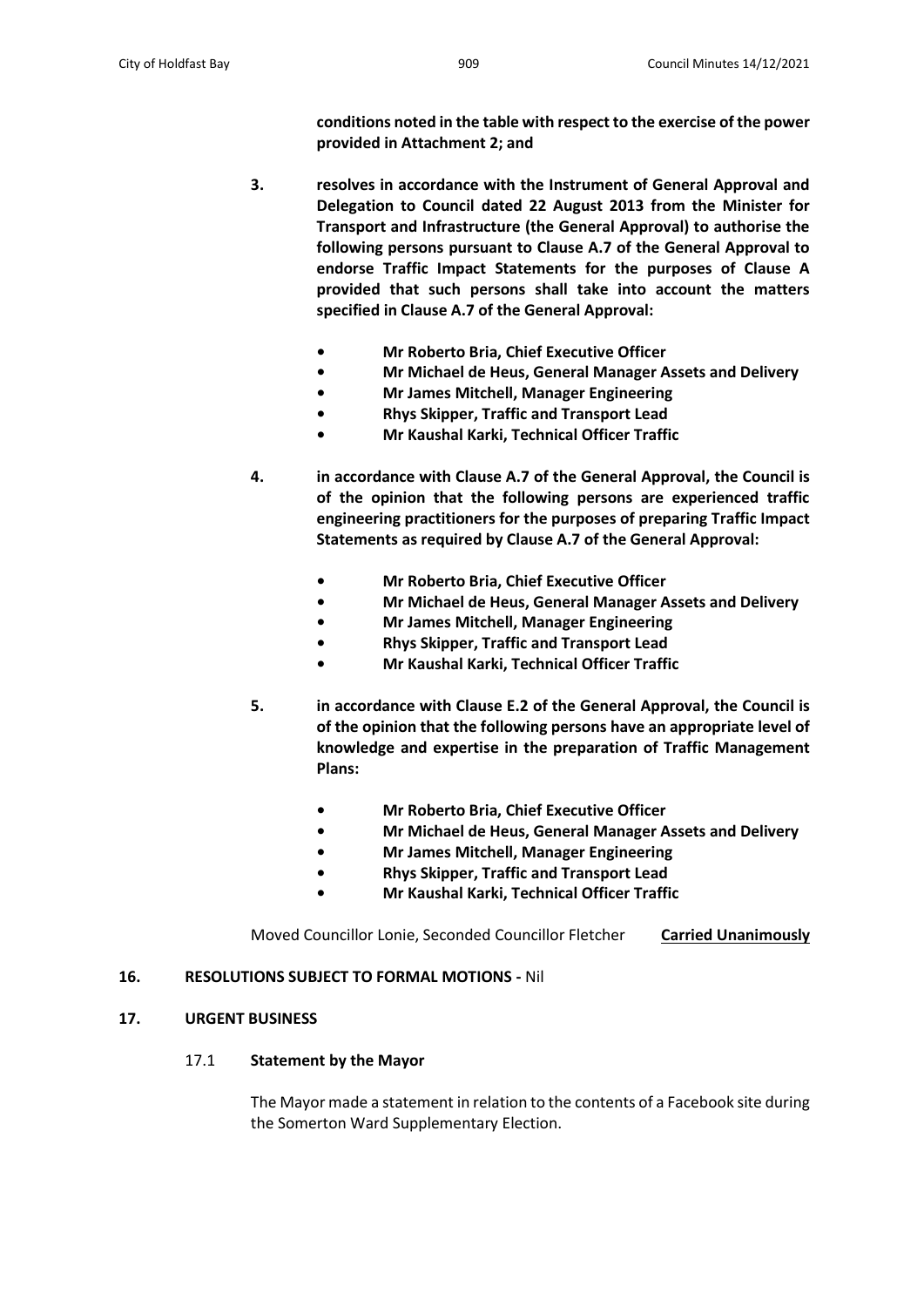17.2 **Motion on Notice – Vote of Thanks - Sand Replenishment – Glenelg North – Councillor Smedley** (Report No: 436/21)

Councillor Smedley proposed the following motion:

# **Motion C141221/2511**

- 1. **That Council acknowledge the lobbying efforts of the Mayor, as our Coast Protection Board member, and write to the Minister of Environment & Water, to thank him and his team at the Coast Protection Board/DENR for their recent, timely and comprehensive sand replenishment response at Glenelg North beach.**
- **2. Together with the recently completed offshore oyster reef restoration project, we hope that despite being excluded from the Adelaide Living Beaches program, the earnest trucking effort this spring will be a benchmark commitment for the annual program in coming years.**

Moved Councillor Smedley, Seconded Councillor Patton **Carried Unanimously**

## **Background**

After what was a stormy winter that denuded the beach of sand between Cygnet Court and Margaret Street, the welcome result will now hopefully afford Glenelg North residents with a broad, sandy beach to enjoy over the coming and future summer and holiday periods.

### **18. ITEMS IN CONFIDENCE**

Item 13.3 Adjourned Report – Request to Remove Significant Tree in Front of 10A Augusta Street, Glenelg (Report No: 407/21) was considered in Item 18, Items in Confidence, as per leave of the meeting granted.

# **Conflict of Interest**

Councillors Fleming and Miller declared an actual conflict of interest for Item 18.1 Adjourned Report – Request to Remove Significant Tree in Front of 10A Augusta Street, Glenelg (Report No: 407/21). The nature of the actual conflict of interest (pursuant to Section 75 and 75A of the *Local Government Act 1999*) is that Councillors Fleming and Miller are on the Council Assessment Panel.

Councillors Fleming and Miller dealt with the conflict of interest by leaving the meeting at 9.04pm.

18.1 **Adjourned Report – Request to Remove Significant Tree in Front of 10A Augusta Street, Glenelg** (Report No: 407/21)

**Motion – Exclusion of the Public – Section 90(3)(i) Order C141221/2512**

**1. That pursuant to Section 90(2) of the** *Local Government Act 1999* **Council hereby orders that the public be excluded from attendance at this meeting with the exception of the Chief Executive Officer and Staff in attendance at the meeting in order to consider Report No: 407/21**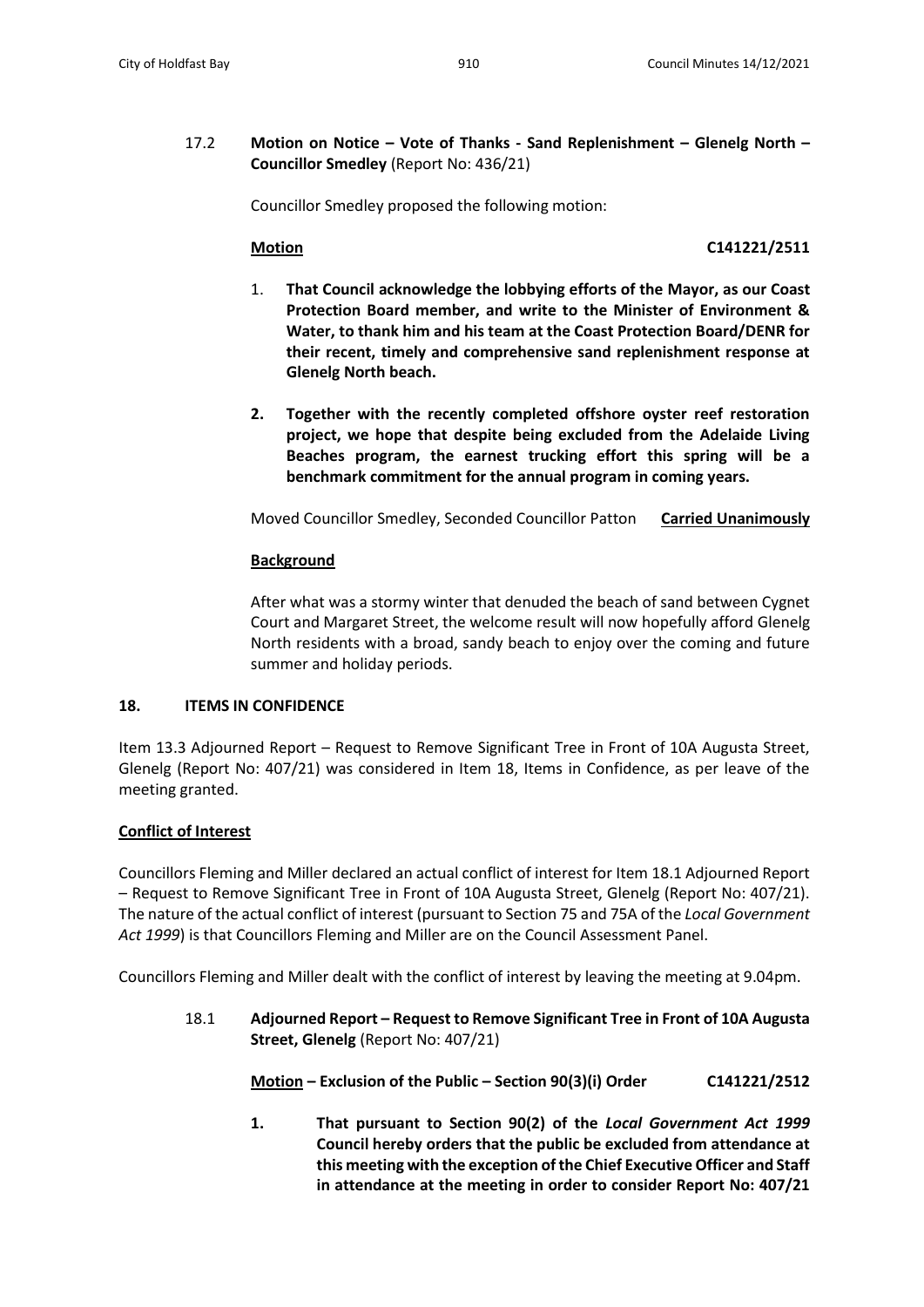**Adjourned Report - Request to Remove Significant Tree in front of 10A Augusta Street, Glenelg in confidence.**

- **2. That in accordance with Section 90(3) of the** *Local Government Act 1999* **Council is satisfied that it is necessary that the public be excluded to consider the information contained in Report No: 407/21 Adjourned Report - Request to Remove Significant Tree in front of 10A Augusta Street, Glenelg on the following ground:**
	- **i. pursuant to section 90(3)(i) of the Act, the information to be received, discussed or considered in relation to this Agenda Item is information relating to potential litigation that the Council believes on reasonable grounds will take place involving the Council if the tree is not removed, which will be discussed, and this information ought not be made available to the public as it could be detrimentally affect the Council's position if litigation is progressed.**
- **3. The Council is satisfied, the principle that the meeting be conducted in a place open to the public, has been outweighed by the need to keep the information or discussion confidential.**

| Moved Councillor Lindop, Seconded Councillor Lonie | <b>Carried</b> |
|----------------------------------------------------|----------------|
| <b>Motion</b>                                      | C141221/2513   |
| That Cauncily                                      |                |

**That Council:** 

**1. having considered the application from Botten Levinson Lawyers on behalf of the resident of 10A Augusta Street, decline the request to provide landowner's consent to remove the significant tree in front of 10A Augusta Street, Glenelg and advise the applicant accordingly.**

# **RETAIN IN CONFIDENCE - Section 91(7) Order**

**2. having considered Agenda Item 18.1 Report No: 407/21 Adjourned Report - Request to Remove Significant Tree in front of 10A Augusta Street, Glenelg in confidence under section 90(2) and (3)(i) of the** *Local Government Act 1999***, the Council, pursuant to section 91(7) of that Act, orders that the report and attachments be retained in confidence until further notice and the Chief Executive Officer is authorised to release the documents when the matter is concluded, giving due consideration to any relevant legal considerations, and that this order be reviewed every 12 months.**

# **Formal Motion**

**That the motion be put.**

Moved Councillor Clancy, Seconded Councillor Bradshaw **Carried**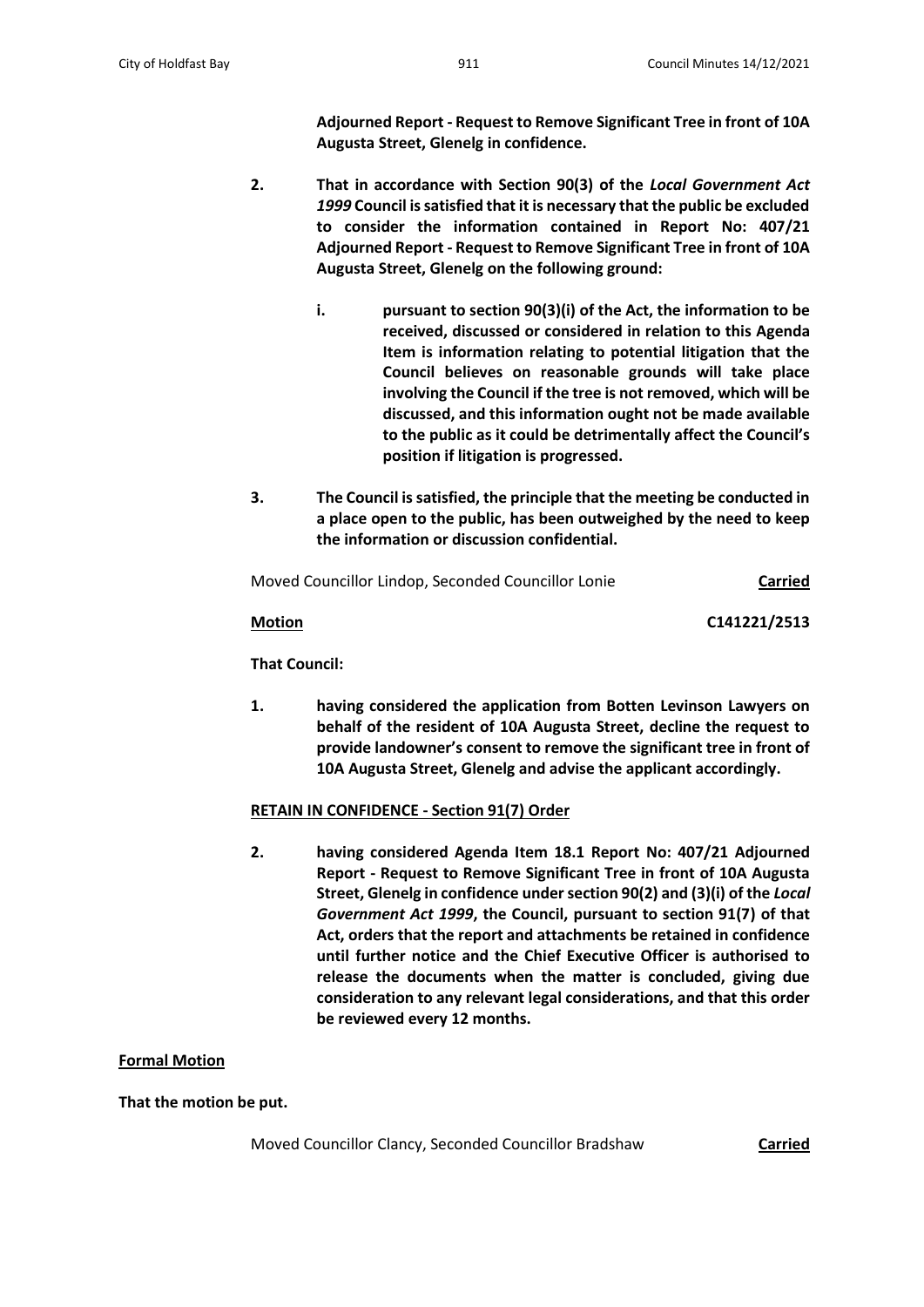# **Division Called**

A division was called and the previous decision was set aside.

Those voting for: Councillors Snewin, Lindop, Lonie, Clancy, Smedley and Chabrel (6) Those voting against: Councillors Fletcher, Patton, and Bradshaw (3)

Her Worship the Mayor declared the motion **Carried**

Councillors Fleming and Miller re-joined the meeting at 9.32pm.

## 18.2 **Kerbside Waste Recycling Sustainable Services Model** (Report No: 405/21)

**Motion – Exclusion of the Public – Section 90(3)(b) Order C141221/2514**

- **1. That pursuant to Section 90(2) of the** *Local Government Act 1999* **Council hereby orders that the public be excluded from attendance at this meeting with the exception of the Chief Executive Officer and Staff in attendance at the meeting in order to consider Report No: 405/21 Kerbside Waste and Recycling –Sustainable Services Model in confidence.**
- **2. That in accordance with Section 90(3) of the** *Local Government Act 1999* **Council is satisfied that it is necessary that the public be excluded to consider the information contained in Report No: 405/21 Kerbside Waste and Recycling – Sustainable Services Model on the following grounds:**
	- **b. pursuant to section 90(3)(b) of the Act, the information to be received, discussed or considered in relation to this Agenda Item is information the disclosure of which could reasonably be expected to confer a commercial advantage on a person with whom the Council is conducting business; or would prejudice the commercial position of Council.**

**In addition, the disclosure of this information would, on balance, be contrary to the public interest. The public interest in public access to the meeting has been balanced against the public interest in the continued non-disclosure of the information. The benefit to the public at large resulting from withholding the information outweighs the benefit to it of disclosure of the information.** 

**3. The Council is satisfied, the principle that the meeting be conducted in a place open to the public, has been outweighed by the need to keep the information or discussion confidential.**

Moved Councillor Clancy, Seconded Councillor Lonie **Carried**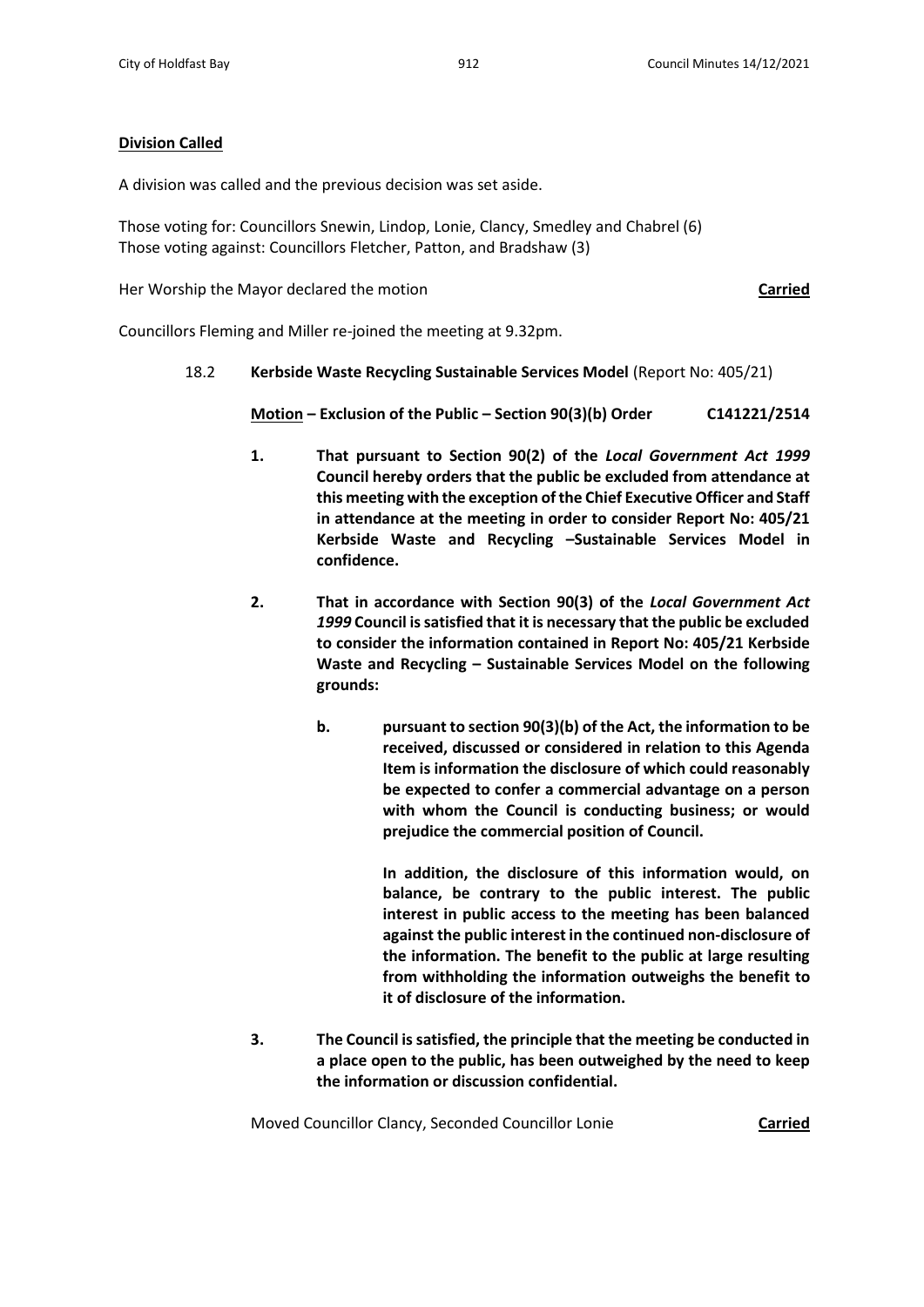# **RETAIN IN CONFIDENCE - Section 91(7) Order C141221/2515**

**That having considered Agenda Item 18.2 405/21 Kerbside Waste and Recycling – Sustainable Services Model in confidence under section 90(2) and (3)(b) of the**  *Local Government Act 1999,* **the Council, pursuant to section 91(7) of that Act orders that the report, attachments and minutes be retained in confidence and the Chief Executive Officer is authorised to release the documents 24 months after signing of the waste contract and that this order be reviewed every 12 months.**

Moved Councillor Lonie, Seconded Councillor Clancy **Carried Unanimously**

18.3 **Hoarding Fee Relief** (Report No: 424/21)

**Motion – Exclusion of the Public – Section 90(3)(b) & (d) Order C141221/2516**

- **1. That pursuant to Section 90(2) of the** *Local Government Act 1999* **Council hereby orders that the public be excluded from attendance at this meeting with the exception of the Chief Executive Officer and Staff in attendance at the meeting in order to consider Report No: 424/21 Hoarding Fee Relief in confidence.**
- **2. That in accordance with Section 90(3) of the** *Local Government Act 1999* **Council is satisfied that it is necessary that the public be excluded to consider the information contained in Report No: 424/21 Hoarding Fee Relief in confidence on the following grounds:**
	- **b. pursuant to section 90(3)(b) of the Act, the information to be received, discussed or considered in relation to this Agenda Item is information the disclosure of which could reasonably be expected to confer a commercial advantage on a person with whom the Council is conducting business; or would prejudice the commercial position of Council.**
	- **d. pursuant to section 90(3)(d) of the Act, the information to be received, discussed or considered in relation to this Agenda Item is commercial information of a confidential nature (not being a trade secret) the disclosure of which could reasonably be expected to prejudice the commercial position of the person who supplied the information, or to confer a commercial advantage on a third party.**

**In addition, the disclosure of this information would, on balance, be contrary to the public interest. The public interest in public access to the meeting has been balanced against the public interest in the continued non-disclosure of the information. The benefit to the public at large resulting from withholding the information outweighs the benefit to it of disclosure of the information.** 

**3. The Council is satisfied, the principle that the meeting be conducted in a place open to the public, has been outweighed by the need to keep the information or discussion confidential.**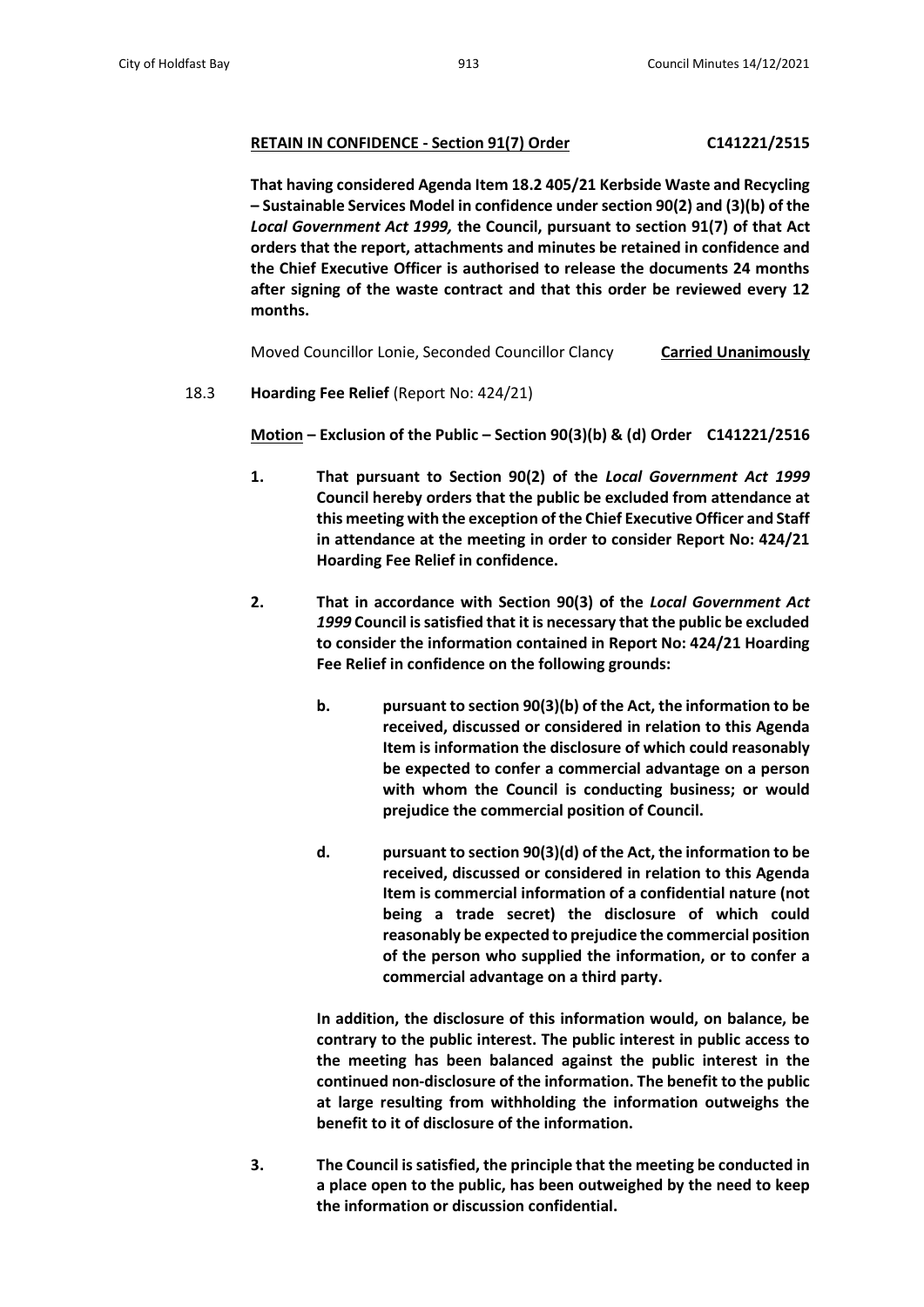### Moved Councillor Lonie, Seconded Councillor Patton **Carried Unanimously**

**Motion C141221/2517**

**That Council:**

- **1. Accede to the request made by Andrew Taplin in the email dated 15 November 2021 for partial dispensation from future hoarding fees (estimated at \$219,000) associated with the construction of a multistorey hotel and retail building located at 13-23 Jetty Road and 1-3 Colley Terrace, Glenelg and approved by the State Commission Assessment Panel in Development Application Number 110/M104/20, on the basis that:**
	- **a) the hoarding fee payable to Council is \$76,500 (\$85,000 including GST); and**
	- **b) dispensation from the hoarding fees is based on the hoarding design shown on the Builder's Site Management Plan prepared by Alexander Brown Architects and provided by Andrew Taplin in support of the request in Attachment 1 to this report; and**
	- **c) dispensation from the hoarding fee ceases to be offered following a period of twelve (12) months from the commencement date of construction, after which time Council reserves the right to impose a hoardings fee at the amount found in Council's fees and charges schedule operative at the time; and**
	- **d) dispensation for the hoarding fee is provided in recognition of the development site's strategic value as a gateway location for the economic functioning of the Glenelg District Centre, with the broader benefits of continued access through the public realm during the period of construction facilitated by a unique hoarding solution, the cost of which is partly offset by a discount of fees otherwise payable directly to Council.**
- **2. Part 1(a) to (c) of this resolution is valid until 30 March 2022, with construction commenced after this date not entitled to dispensation from the hoarding fee otherwise attributable to the construction of a multi-storey retail and hotel building located at 13-23 Jetty Road and 1-3 Colley Terrace, Glenelg and approved by the State Commission Assessment Panel in Development Application Number 110/M104/20.**
- **3. Part 1(a) to (c) of this resolution is contingent on the provision and approval of a formal hoarding application for assessment by Council Administration pursuant to Section 221 of the** *Local Government Act 1999.* **The hoarding application shall include structural details of the hoarding, methods and materials for the screening of the hoarding**